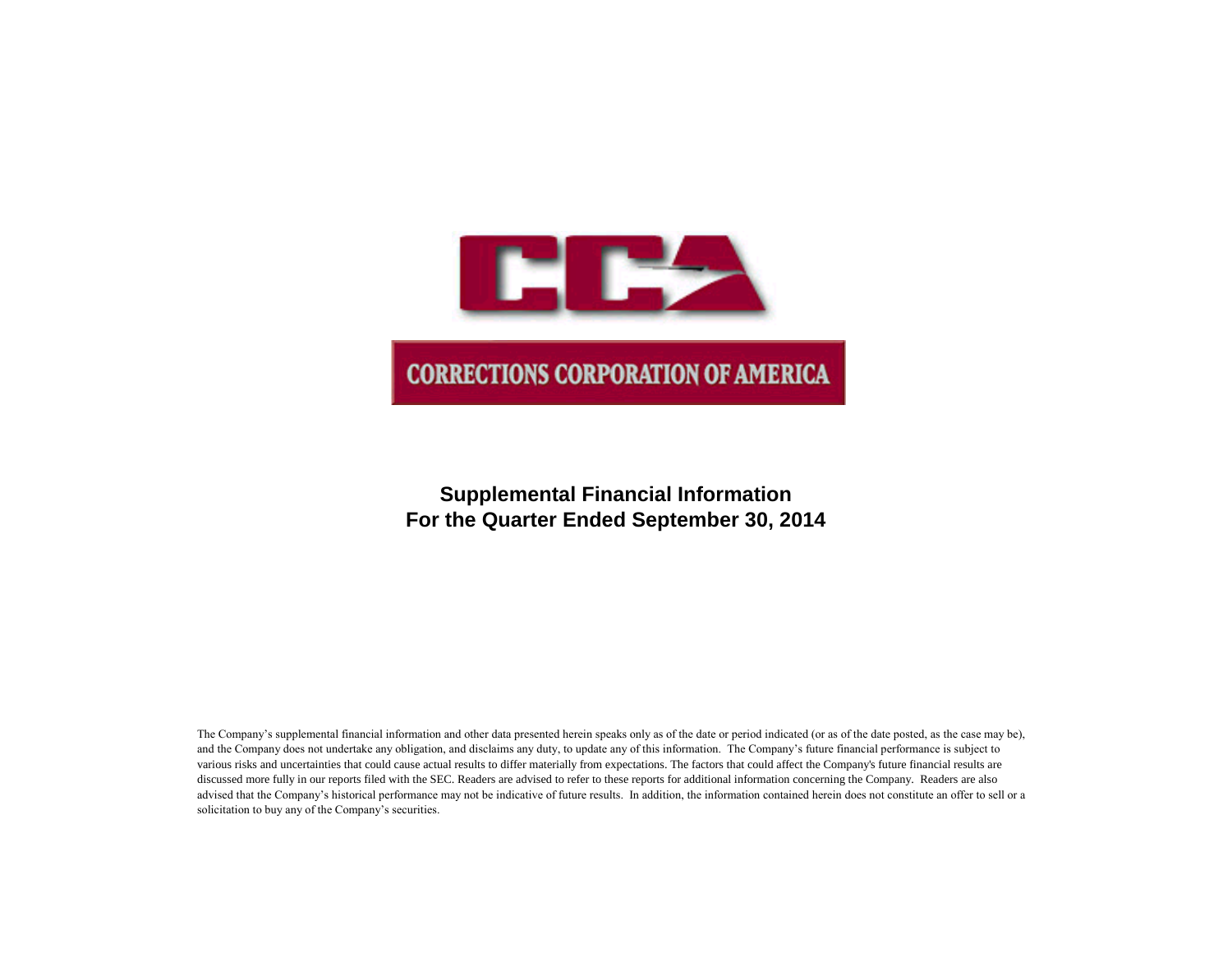# **CORRECTIONS CORPORATION OF AMERICA**

**Supplemental Financial Information For the Quarter Ended September 30, 2014**

# **TABLE OF CONTENTS**

| Consolidated Balance Sheets 2                                                                                                                                                                                                                            |  |
|----------------------------------------------------------------------------------------------------------------------------------------------------------------------------------------------------------------------------------------------------------|--|
| Consolidated Statements of Operations <b>Consolidated Statements</b> of Operations <b>Consolidated Statements</b> of Operations <b>Consolidated Statements</b> of Operations <b>Consolidated Statements</b> of Operations <b>Consolidated Statements</b> |  |
| Reconciliation of Basic to Diluted Earnings Per Share ——————————————————4                                                                                                                                                                                |  |
| Calculation of Adjusted Diluted Earnings Per Share <b>Calculation</b> 6 5                                                                                                                                                                                |  |
| Funds From Operations 6                                                                                                                                                                                                                                  |  |
| Selected Financial Information 2008 2012 12:00 12:00 12:00 12:00 12:00 12:00 12:00 12:00 12:00 12:00 12:00 12:00 12:00 12:00 12:00 12:00 12:00 12:00 12:00 12:00 12:00 12:00 12:00 12:00 12:00 12:00 12:00 12:00 12:00 12:00 1                           |  |
| Segmented Data 9                                                                                                                                                                                                                                         |  |
| Analysis of Outstanding Debt 10                                                                                                                                                                                                                          |  |
| Selected Operating Ratios 211                                                                                                                                                                                                                            |  |
| Partner Information 22                                                                                                                                                                                                                                   |  |
| Facility Portfolio 2008 13                                                                                                                                                                                                                               |  |
| Research Coverage / Credit Ratings – 2008 19                                                                                                                                                                                                             |  |

Damon T. Hininger, President and Chief Executive Officer David M. Garfinkle, Chief Financial Officer 10 Burton Hills Boulevard Nashville, TN 37215 Tel.: (615) 263-3000 Fax: (615) 263-3010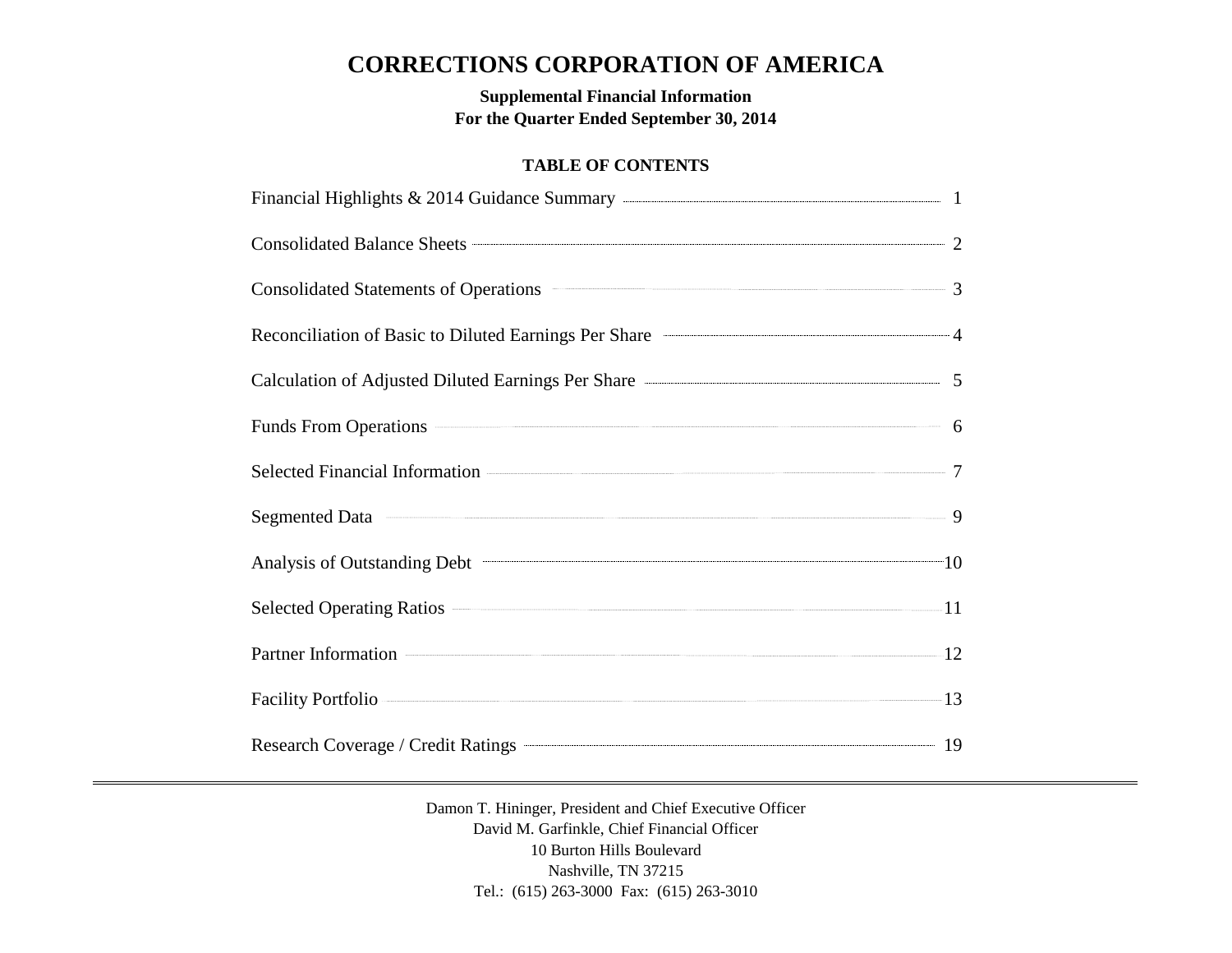#### **FINANCIAL HIGHLIGHTS**

(Unaudited and amounts in thousands, except per share amounts)

|                                                   | <b>For the Three Months Ended</b> |              | <b>For the Nine Months Ended</b><br>September 30, |                 |    |           |  |
|---------------------------------------------------|-----------------------------------|--------------|---------------------------------------------------|-----------------|----|-----------|--|
|                                                   | September 30,<br>2014             |              | 2013                                              | 2014            |    | 2013      |  |
| <b>REVENUE:</b>                                   |                                   |              |                                                   |                 |    |           |  |
| Owned & controlled properties                     | \$<br>353,784                     | \$           | 344,431                                           | \$<br>1,041,510 | \$ | 1,035,094 |  |
| Managed only properties and other                 | 54,690                            |              | 77,035                                            | 181,880         |    | 228,100   |  |
| Total revenue                                     | 408,474                           |              | 421,466                                           | 1,223,390       |    | 1,263,194 |  |
| <b>NET OPERATING INCOME:</b>                      |                                   |              |                                                   |                 |    |           |  |
| Owned & controlled properties                     | 122,364                           |              | 111,435                                           | 355,236         |    | 337,751   |  |
| Managed only properties and other                 | 3,398                             |              | 8,542                                             | 10,452          |    | 21,731    |  |
| Total net operating income                        | 125,762                           | \$.          | 119,977                                           | 365,688         |    | 359,482   |  |
| <b>Adjusted Diluted EPS</b>                       | \$<br>0.49                        | \$           | 0.46                                              | \$<br>1.43      | \$ | 1.48      |  |
| Pro Forma Adjusted Diluted EPS <sup>(1)</sup>     | \$<br>0.49                        | \$           | 0.46                                              | \$<br>1.43      | \$ | 1.39      |  |
| <b>Normalized FFO Per Share</b>                   | \$<br>0.67                        | \$           | 0.63                                              | \$<br>1.97      | \$ | 2.03      |  |
| Pro Forma Normalized FFO Per Share <sup>(1)</sup> | \$<br>0.67                        | $\mathbb{S}$ | 0.63                                              | \$<br>1.97      | \$ | 1.91      |  |
| <b>AFFO Per Share</b>                             | \$<br>0.66                        | \$           | 0.63                                              | \$<br>1.92      | \$ | 2.02      |  |
| Pro Forma AFFO Per Share <sup>(1)</sup>           | \$<br>0.66                        | \$           | 0.63                                              | \$<br>1.92      | \$ | 1.90      |  |
| <b>Debt Leverage</b>                              | 3.2x                              |              | 3.0x                                              | 3.2x            |    | 3.1x      |  |
| <b>Fixed Charge Coverage Ratio</b>                | 9.2x                              |              | 9.4x                                              | 9.1x            |    | 8.5x      |  |
| (1) See Note 1 on page 5.                         |                                   |              |                                                   |                 |    |           |  |

#### **2014 GUIDANCE SUMMARY**

|                                            |            | Q4 2014 | <b>Full Year 2014</b> |             |          |        |  |
|--------------------------------------------|------------|---------|-----------------------|-------------|----------|--------|--|
|                                            | Low-End    |         | <b>High-End</b>       | Low-End     | High-End |        |  |
| <b>Adjusted Diluted EPS</b>                | \$<br>0.46 | \$      | 0.49                  | \$<br>1.88  | \$       | 1.91   |  |
| <b>Normalized FFO Per Share</b>            | \$<br>0.64 | \$      | 0.66                  | \$<br>2.61  | \$       | 2.64   |  |
| <b>AFFO Per Share</b>                      | \$<br>0.62 | \$      | 0.65                  | \$<br>2.54  | \$       | 2.57   |  |
| <b>Weighted Average Shares Outstanding</b> | 117.50     |         | 117.50                | 117.25      |          | 117.25 |  |
| <b>Capital Expenditures</b>                |            |         |                       |             |          |        |  |
| Prison construction $&$ land acquisitions  |            |         |                       | \$<br>110.0 | \$       | 120.0  |  |
| Maintenance on real estate assets          |            |         |                       | 25.0        |          | 25.0   |  |
| Information technology and other assets    |            |         |                       | 25.0        |          | 30.0   |  |
| Total capital expenditures                 |            |         |                       | 160.0       |          | 175.0  |  |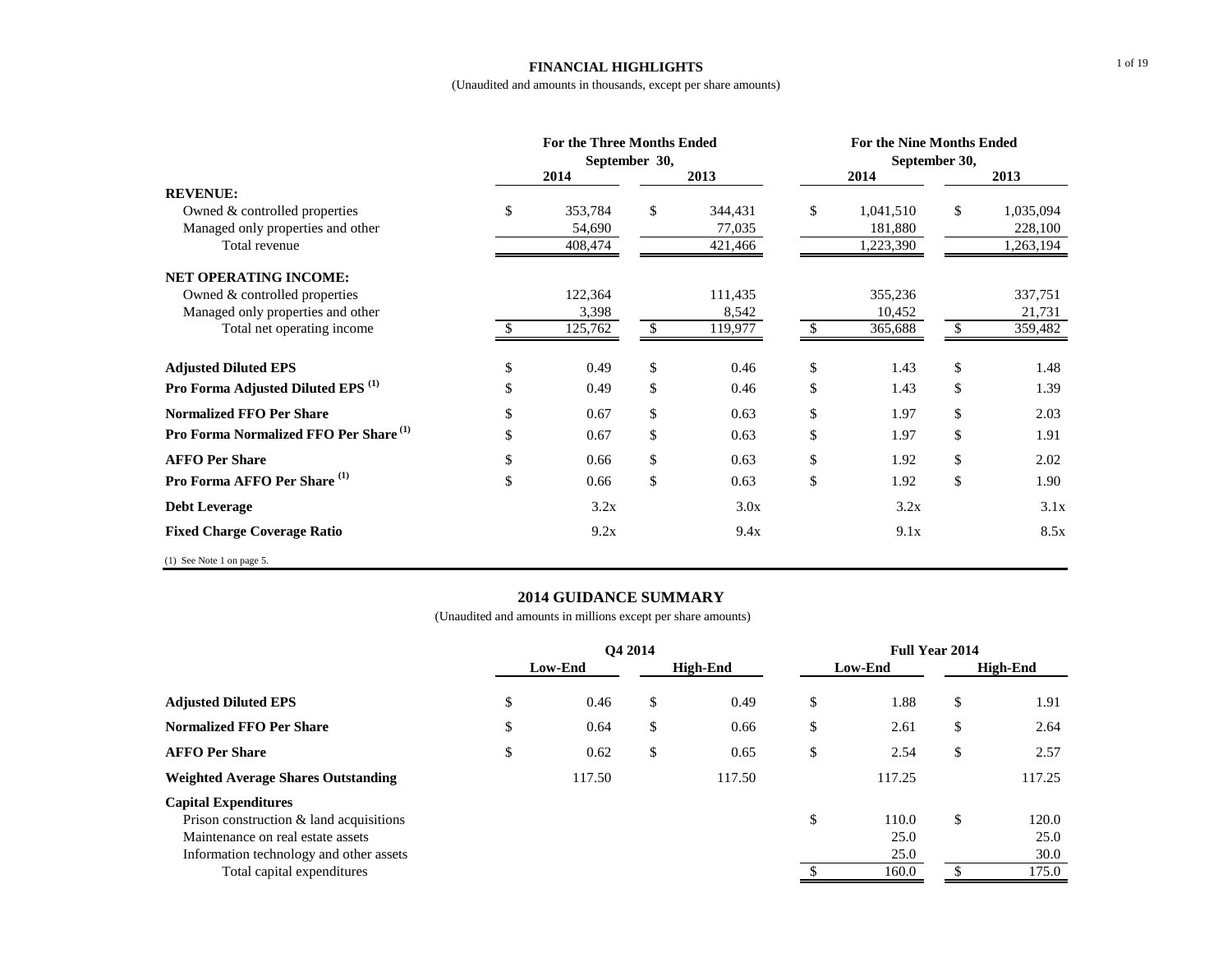#### **CONSOLIDATED BALANCE SHEETS**

|                                             | September 30,                      | <b>June 30,</b>                    | March 31,              | December 31,                       | September 30,                      |
|---------------------------------------------|------------------------------------|------------------------------------|------------------------|------------------------------------|------------------------------------|
| <b>ASSETS</b>                               | 2014                               | 2014                               | 2014                   | 2013                               | 2013                               |
| Cash and cash equivalents                   | $\overline{\mathcal{S}}$<br>48,847 | $\overline{\mathcal{S}}$<br>46,615 | $\mathbb{S}$<br>52,681 | $\overline{\mathcal{S}}$<br>77,919 | $\overline{\mathcal{S}}$<br>70,223 |
| Accounts receivable, net of allowance       | 292,466                            | 246,894                            | 239,300                | 244,957                            | 220,104                            |
| Current deferred tax assets                 | 11,430                             | 6,351                              | 7,809                  | 9,241                              | 5,174                              |
| Prepaid expenses and other current assets   | 26,925                             | 29,007                             | 18,726                 | 20,617                             | 27,779                             |
| Assets held for sale                        | 4,145                              |                                    |                        |                                    |                                    |
| Total current assets                        | 383,813                            | 328,867                            | 318,516                | 352,734                            | 323,280                            |
| Property and equipment, net                 | 2,614,264                          | 2,538,996                          | 2,543,470              | 2,546,613                          | 2,546,904                          |
| Restricted cash                             | 2,707                              | 2,607                              | 5,590                  | 5,589                              | 5,835                              |
| Investment in direct financing lease        | 3,811                              | 4,382                              | 4,936                  | 5,473                              | 5,994                              |
| Goodwill                                    | 16,110                             | 16,110                             | 16,110                 | 16,110                             | 17,229                             |
| Non-current deferred tax assets             | 4,537                              | 5,875                              | 5,505                  | 3,078                              | 2,959                              |
| Other assets                                | 75,908                             | 76,657                             | 75,131                 | 77,828                             | 65,981                             |
| Total assets                                | 3,101,150                          | 2,973,494<br>-S                    | 2,969,258<br>S         | 3,007,425<br>\$                    | 2,968,182<br>S                     |
| <b>LIABILITIES AND STOCKHOLDERS' EQUITY</b> |                                    |                                    |                        |                                    |                                    |
| Accounts payable and accrued expenses       | \$<br>247,815                      | \$<br>237,808                      | \$<br>227,429          | 253,163<br>\$                      | \$<br>229,362                      |
| Income taxes payable                        | 889                                | 676                                | 1,859                  | 1,243                              | 964                                |
| Total current liabilities                   | 248,704                            | 238,484                            | 229,288                | 254,406                            | 230,326                            |
| Long-term debt, net of current portion      | 1,240,000                          | 1,195,000                          | 1,195,000              | 1,205,000                          | 1,185,000                          |
| Other liabilities                           | 110,153                            | 40,380                             | 45,954                 | 45,512                             | 45,908                             |
| <b>Total liabilities</b>                    | 1,598,857                          | 1,473,864                          | 1,470,242              | 1,504,918                          | 1,461,234                          |
| Commitments and contingencies               |                                    |                                    |                        |                                    |                                    |
| Common stock - \$0.01 par value             | 1,165                              | 1,164                              | 1,163                  | 1,159                              | 1,158                              |
| Additional paid-in capital                  | 1,739,240                          | 1,734,404                          | 1,729,807              | 1,725,363                          | 1,721,497                          |
| Accumulated deficit                         | (238, 112)                         | (235,938)                          | (231,954)              | (224, 015)                         | (215,707)                          |
| Total stockholders' equity                  | 1,502,293                          | 1,499,630                          | 1,499,016              | 1,502,507                          | 1,506,948                          |
| Total liabilities and stockholders' equity  | 3,101,150<br>\$.                   | 2,973,494<br>S.                    | 2,969,258<br>\$.       | 3,007,425<br>\$                    | \$2,968,182                        |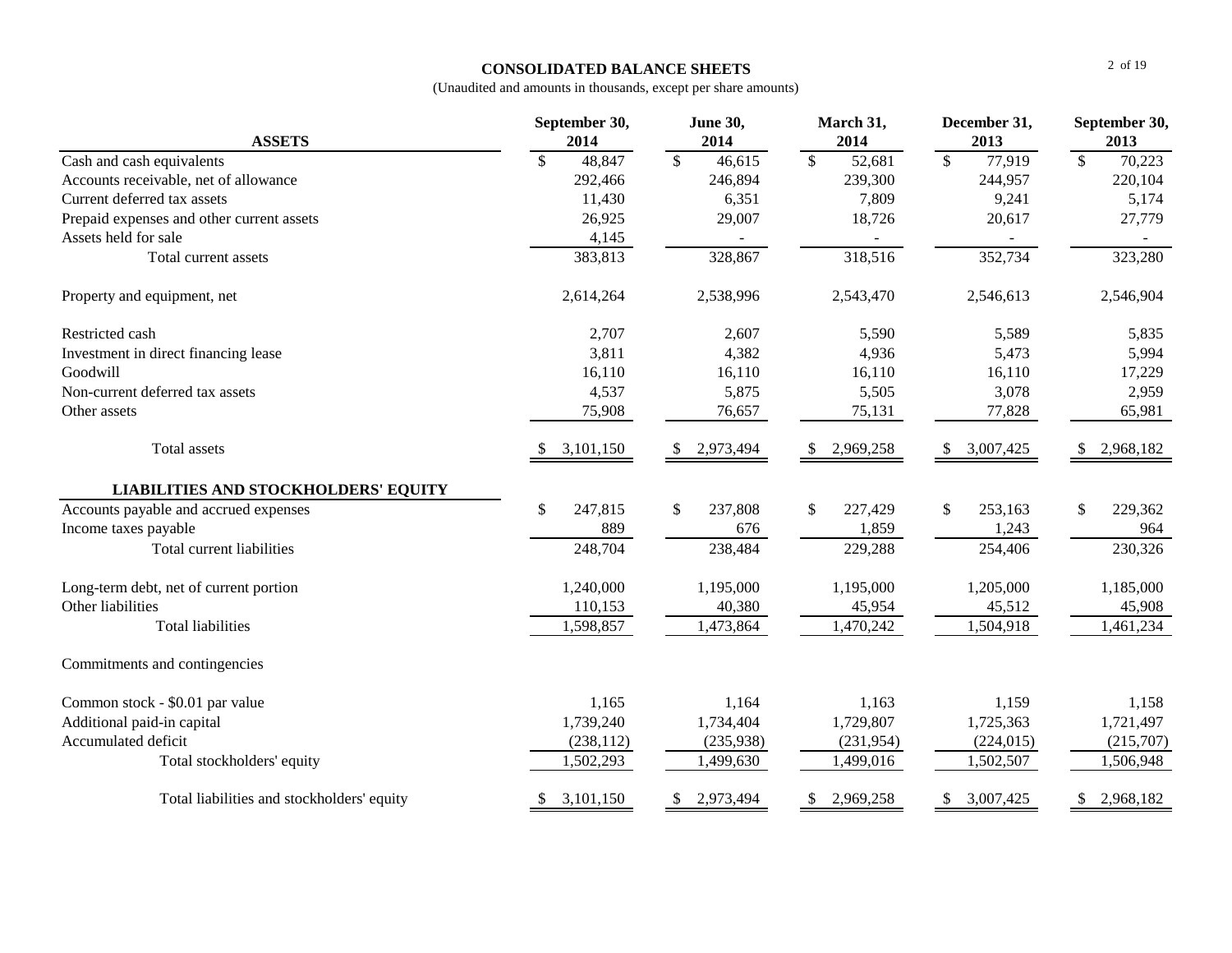#### **CONSOLIDATED STATEMENTS OF OPERATIONS**

|                                                              | <b>For the Three Months Ended</b><br>September 30, |          |    |                              |               | <b>For the Nine Months Ended</b><br>September 30, |               |                  |  |
|--------------------------------------------------------------|----------------------------------------------------|----------|----|------------------------------|---------------|---------------------------------------------------|---------------|------------------|--|
|                                                              |                                                    | 2014     |    | 2013                         |               | 2014                                              |               | 2013             |  |
| <b>REVENUE:</b>                                              |                                                    |          |    |                              |               |                                                   |               |                  |  |
| Owned & controlled properties                                | <sup>\$</sup>                                      | 353,784  | \$ | 344,431                      | \$            | 1,041,510                                         | \$            | 1,035,094        |  |
| Managed only and other                                       |                                                    | 54,690   |    | 77,035                       |               | 181,880                                           |               | 228,100          |  |
| Total revenue                                                |                                                    | 408,474  |    | 421,466                      |               | 1,223,390                                         |               | 1,263,194        |  |
| <b>EXPENSES:</b>                                             |                                                    |          |    |                              |               |                                                   |               |                  |  |
| Operating:                                                   |                                                    |          |    |                              |               |                                                   |               |                  |  |
| Owned & controlled properties                                |                                                    | 231,420  |    | 232,996                      |               | 686,274                                           |               | 697,343          |  |
| Managed only and other                                       |                                                    | 51,292   |    | 68,493                       |               | 171,428                                           |               | 206,369          |  |
| Total operating expenses                                     |                                                    | 282,712  |    | 301,489                      |               | 857,702                                           |               | 903,712          |  |
| General and administrative                                   |                                                    | 27,635   |    | 23,570                       |               | 79,586                                            |               | 80,162           |  |
| Depreciation and amortization                                |                                                    | 28,277   |    | 28,151                       |               | 85,413                                            |               | 83,203           |  |
| Asset impairments                                            |                                                    | 338,624  |    | 985<br>$\overline{354, 195}$ |               | 2,238<br>1,024,939                                |               | 985<br>1,068,062 |  |
|                                                              |                                                    |          |    |                              |               |                                                   |               |                  |  |
| <b>OPERATING INCOME</b>                                      |                                                    | 69,850   |    | 67,271                       |               | 198,451                                           |               | 195,132          |  |
| <b>OTHER (INCOME) EXPENSE:</b>                               |                                                    |          |    |                              |               |                                                   |               |                  |  |
| Interest expense, net                                        |                                                    | 10,376   |    | 10,378                       |               | 29,088                                            |               | 34,856           |  |
| Expenses associated with debt refinancing transactions       |                                                    |          |    |                              |               |                                                   |               | 36,528           |  |
| Other (income) expense                                       |                                                    | (143)    |    | (184)                        |               | (1,143)                                           |               | (120)            |  |
|                                                              |                                                    | 10,233   |    | 10,194                       |               | 27,945                                            |               | 71,264           |  |
| <b>INCOME FROM CONTINUING OPERATIONS BEFORE INCOME TAXES</b> |                                                    | 59,617   |    | 57,077                       |               | 170,506                                           |               | 123,868          |  |
| Income tax (expense) benefit                                 |                                                    | (2,071)  |    | (4,571)                      |               | (5,490)                                           |               | 133,253          |  |
| <b>INCOME FROM CONTINUING OPERATIONS</b>                     |                                                    | 57,546   |    | 52,506                       |               | 165,016                                           |               | 257,121          |  |
| Loss from discontinued operations, net of taxes              |                                                    |          |    | (663)                        |               |                                                   |               | (3,757)          |  |
| <b>NET INCOME</b>                                            |                                                    | 57,546   |    | 51,843                       |               | 165,016                                           | <sup>\$</sup> | 253,364          |  |
| <b>BASIC EARNINGS PER SHARE</b>                              |                                                    | $0.50\,$ |    | 0.45                         | <sup>\$</sup> | 1.42                                              |               | 2.35             |  |
| <b>DILUTED EARNINGS PER SHARE</b>                            | -S                                                 | 0.49     |    | 0.44                         |               | 1.41                                              | S             | 2.32             |  |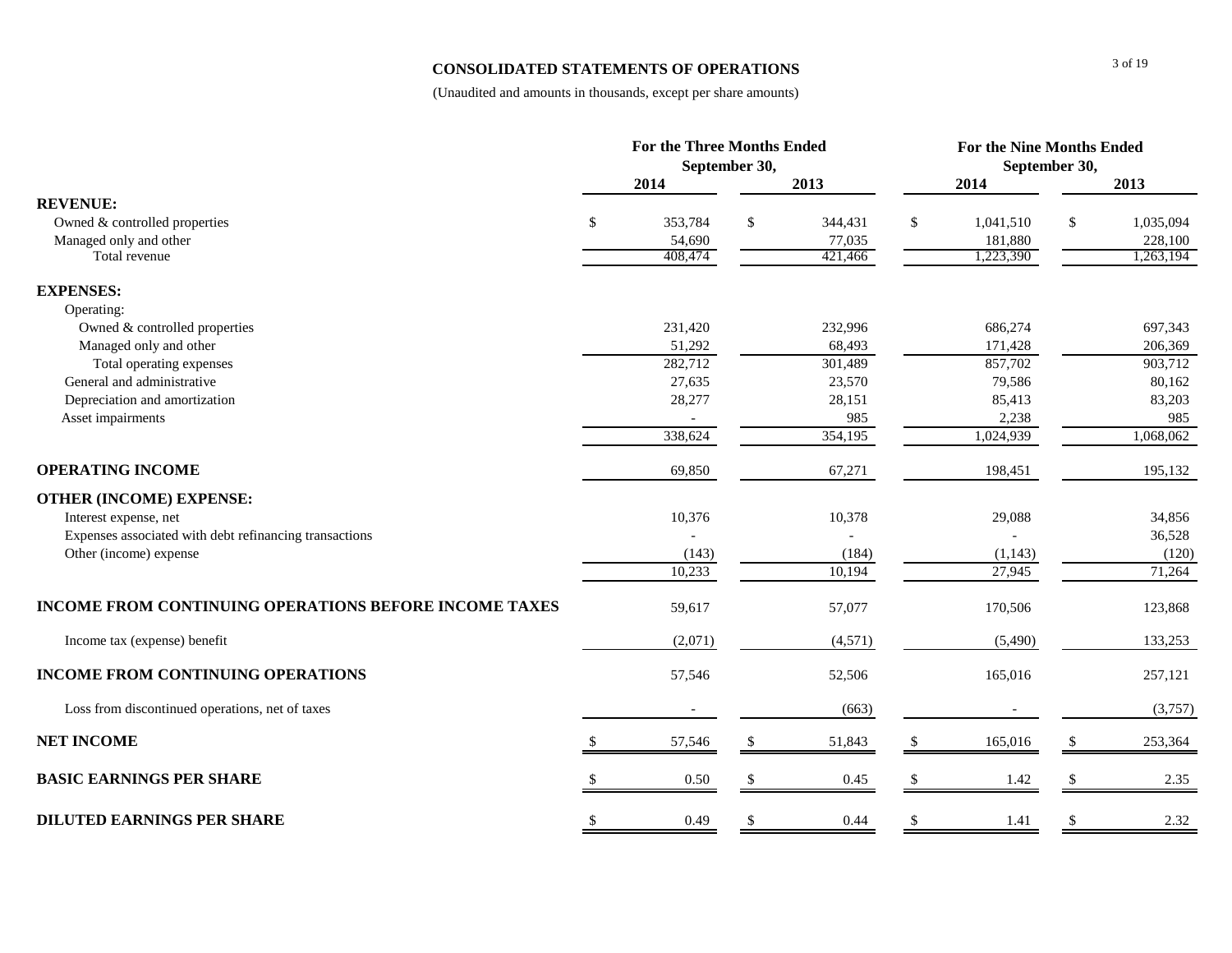#### **RECONCILIATION OF BASIC TO DILUTED EARNINGS PER SHARE**

|                                                         | For the Three Months Ended |                          |               |         |               | <b>For the Nine Months Ended</b> |               |         |  |  |
|---------------------------------------------------------|----------------------------|--------------------------|---------------|---------|---------------|----------------------------------|---------------|---------|--|--|
|                                                         | September 30,              |                          |               |         |               | September 30,                    |               |         |  |  |
|                                                         |                            | 2014                     |               | 2013    |               | 2014                             |               | 2013    |  |  |
| Basic:                                                  |                            |                          |               |         |               |                                  |               |         |  |  |
| Income from continuing operations                       | \$                         | 57,546                   | \$            | 52,506  | \$            | 165,016                          | \$            | 257,121 |  |  |
| Loss from discontinued operations, net of taxes         |                            |                          |               | (663)   |               |                                  |               | (3,757) |  |  |
| Net income                                              | \$.                        | 57,546                   | \$            | 51,843  | -S            | 165,016                          | \$            | 253,364 |  |  |
| Diluted:                                                |                            |                          |               |         |               |                                  |               |         |  |  |
| Income from continuing operations                       | \$                         | 57,546                   | \$            | 52,506  | \$            | 165,016                          | \$            | 257,121 |  |  |
| Loss from discontinued operations, net of taxes         |                            |                          |               | (663)   |               |                                  |               | (3,757) |  |  |
| Diluted net income                                      | <sup>\$</sup>              | 57,546                   | $\sqrt{2}$    | 51,843  | \$            | 165,016                          | $\mathcal{S}$ | 253,364 |  |  |
| Basic:                                                  |                            |                          |               |         |               |                                  |               |         |  |  |
| Weighted average common shares outstanding              |                            | 116,445                  |               | 115,715 |               | 116,296                          |               | 108,051 |  |  |
| Unvested restricted common stock                        |                            | (260)                    |               | (433)   |               | (271)                            |               | (411)   |  |  |
| Weighted average common shares outstanding-basic        |                            | 116,185                  |               | 115,282 |               | 116,025                          |               | 107,640 |  |  |
| Diluted:                                                |                            |                          |               |         |               |                                  |               |         |  |  |
| Weighted average common shares outstanding-basic        |                            | 116,185                  |               | 115,282 |               | 116,025                          |               | 107,640 |  |  |
| Effect of dilutive securities:                          |                            |                          |               |         |               |                                  |               |         |  |  |
| Stock options                                           |                            | 886                      |               | 1,165   |               | 895                              |               | 1,335   |  |  |
| Restricted stock-based compensation                     |                            | 318                      |               | 425     |               | 263                              |               | 325     |  |  |
| Weighted average shares and assumed conversions-diluted |                            | 117,389                  |               | 116,872 |               | 117,183                          |               | 109,300 |  |  |
| Basic earnings per share:                               |                            |                          |               |         |               |                                  |               |         |  |  |
| Income from continuing operations                       | \$                         | 0.50                     | \$            | 0.46    | \$            | 1.42                             | \$            | 2.38    |  |  |
| Loss from discontinued operations, net of taxes         |                            | $\overline{\phantom{a}}$ |               | (0.01)  |               | $\overline{\phantom{a}}$         |               | (0.03)  |  |  |
| Net income                                              |                            | 0.50                     | $\mathcal{S}$ | 0.45    | <sup>\$</sup> | 1.42                             | $\mathbb{S}$  | 2.35    |  |  |
| Diluted earnings per share:                             |                            |                          |               |         |               |                                  |               |         |  |  |
| Income from continuing operations                       | \$                         | 0.49                     | \$            | 0.45    | \$            | 1.41                             | \$            | 2.35    |  |  |
| Loss from discontinued operations, net of taxes         |                            |                          |               | (0.01)  |               |                                  |               | (0.03)  |  |  |
| Net income                                              | \$                         | 0.49                     | \$            | 0.44    | \$            | 1.41                             | \$            | 2.32    |  |  |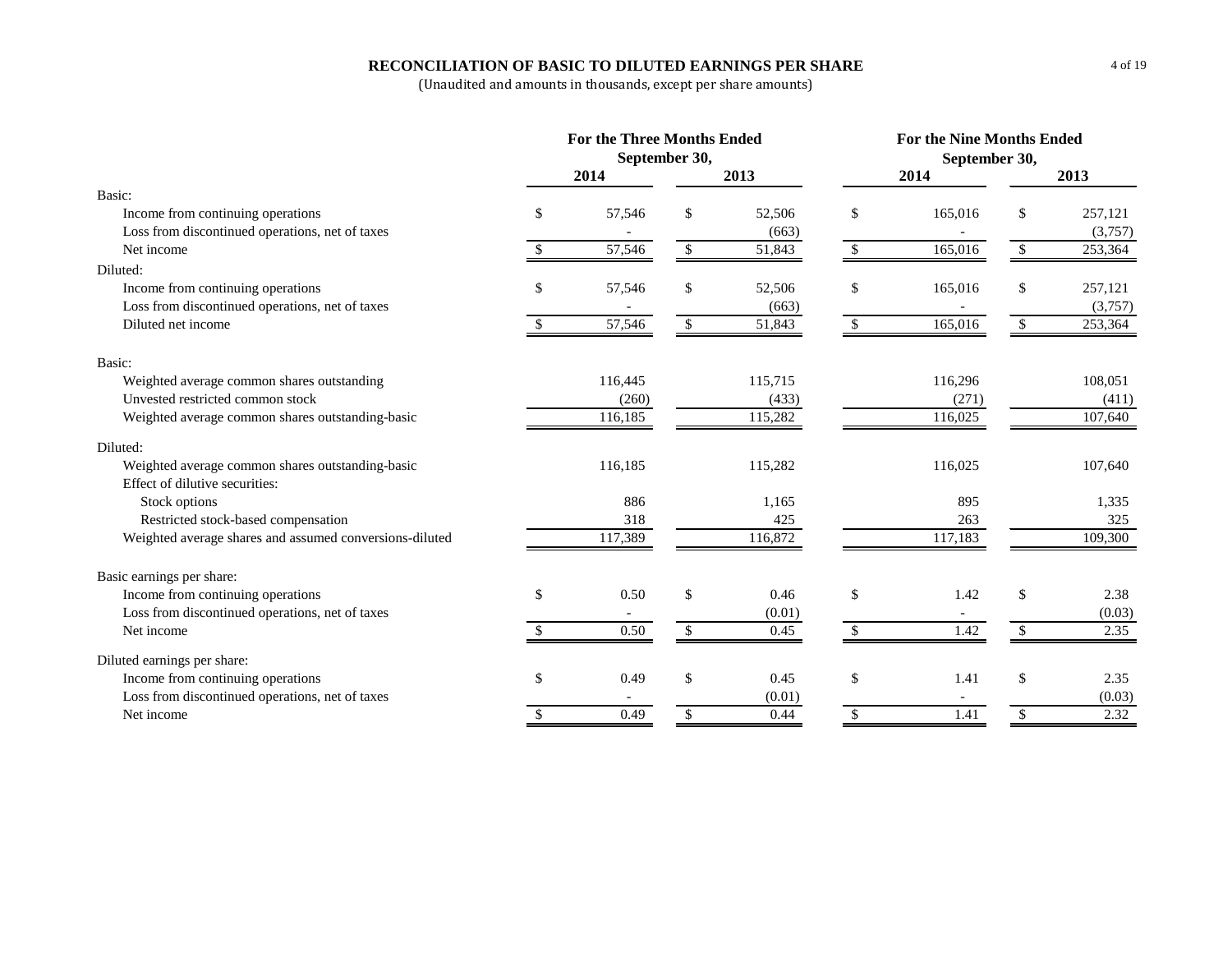#### **CALCULATION OF ADJUSTED DILUTED EARNINGS PER SHARE**

(Unaudited and amounts in thousands, except per share amounts)

|                                                                          | <b>For the Three Months Ended</b><br>September 30, |         |      |         |    | <b>For the Nine Months Ended</b><br>September 30, |    |            |  |  |
|--------------------------------------------------------------------------|----------------------------------------------------|---------|------|---------|----|---------------------------------------------------|----|------------|--|--|
|                                                                          |                                                    | 2014    | 2013 |         |    | 2014                                              |    | 2013       |  |  |
| Net Income                                                               | \$                                                 | 57,546  | \$   | 51,843  | \$ | 165,016                                           | \$ | 253,364    |  |  |
| Special items:                                                           |                                                    |         |      |         |    |                                                   |    |            |  |  |
| Expenses associated with debt refinancing transactions, net              |                                                    |         |      |         |    |                                                   |    | 33,299     |  |  |
| Expenses associated with REIT conversion, net                            |                                                    |         |      | 122     |    |                                                   |    | 9,152      |  |  |
| Expenses associated with mergers and acquisitions, net                   |                                                    |         |      | 530     |    |                                                   |    | 618        |  |  |
| Asset impairments, net                                                   |                                                    |         |      | 985     |    | 2,235                                             |    | 2,896      |  |  |
| Income tax benefit for reversal of deferred taxes due to REIT conversion |                                                    |         |      |         |    |                                                   |    | (137, 686) |  |  |
| Diluted adjusted net income                                              |                                                    | 57,546  |      | 53,480  |    | 167,251                                           |    | 161,643    |  |  |
| Weighted average common shares outstanding - basic                       |                                                    | 116,185 |      | 115,282 |    | 116,025                                           |    | 107,640    |  |  |
| Effect of dilutive securities:                                           |                                                    |         |      |         |    |                                                   |    |            |  |  |
| Stock options                                                            |                                                    | 886     |      | 1,165   |    | 895                                               |    | 1,335      |  |  |
| Restricted stock-based compensation                                      |                                                    | 318     |      | 425     |    | 263                                               |    | 325        |  |  |
| Weighted average shares and assumed conversions - diluted                |                                                    | 117,389 |      | 116,872 |    | 117,183                                           |    | 109,300    |  |  |
| Non-GAAP Adjustment <sup>1</sup> :                                       |                                                    |         |      |         |    |                                                   |    |            |  |  |
| Shares issued in Special Dividend                                        |                                                    |         |      |         |    |                                                   |    | 13,876     |  |  |
| Weighted average impact                                                  |                                                    |         |      |         |    |                                                   |    | (6, 811)   |  |  |
| Pro forma weighted average shares and assumed conversions - diluted      |                                                    | 117,389 |      | 116,872 |    | 117,183                                           |    | 116,365    |  |  |
| <b>Adjusted Diluted Earnings Per Share</b>                               |                                                    | 0.49    |      | 0.46    |    | 1.43                                              |    | 1.48       |  |  |
| Pro forma Adjusted Diluted Earnings Per Share                            |                                                    | 0.49    |      | 0.46    |    | 1.43                                              |    | 1.39       |  |  |

Note 1: On May 20, 2013, CCA paid a special dividend in connection with its conversion to a REIT. The shareholders were allowed to elect to receive their payment of the special dividend either in all cash, all shares of CCA common stock, or a combination of cash and CCA common stock, except that CCA placed a limit on the aggregate amount of cash payable to the shareholders. Under ASC 505, "Equity" and ASU 2010-01, "Accounting for Distributions to Shareholders with Components of Stock and Cash, a consensus of the FASB Emerging Issues Task Force", a distribution that allows shareholders to elect to receive cash or stock with a potential limitation on the total amount of cash that all shareholders can elect to receive in the aggregate is considered a share issuance that is reflected in per share results prospectively. As such, the stock portion of the special dividend is presented prospectively in basic and diluted per share results and was not presented retroactively for all periods presented as it would, for example, with a stock split or a stock dividend. As a result, CCA believes investors would benefit from seeing the operating performance for the comparable periods accounting for the effect of the special dividend in both periods. Therefore, for comparison purposes, CCA has presented per share results on a pro forma basis as if the shares issued in the special dividend were issued as of the beginning of the periods presented.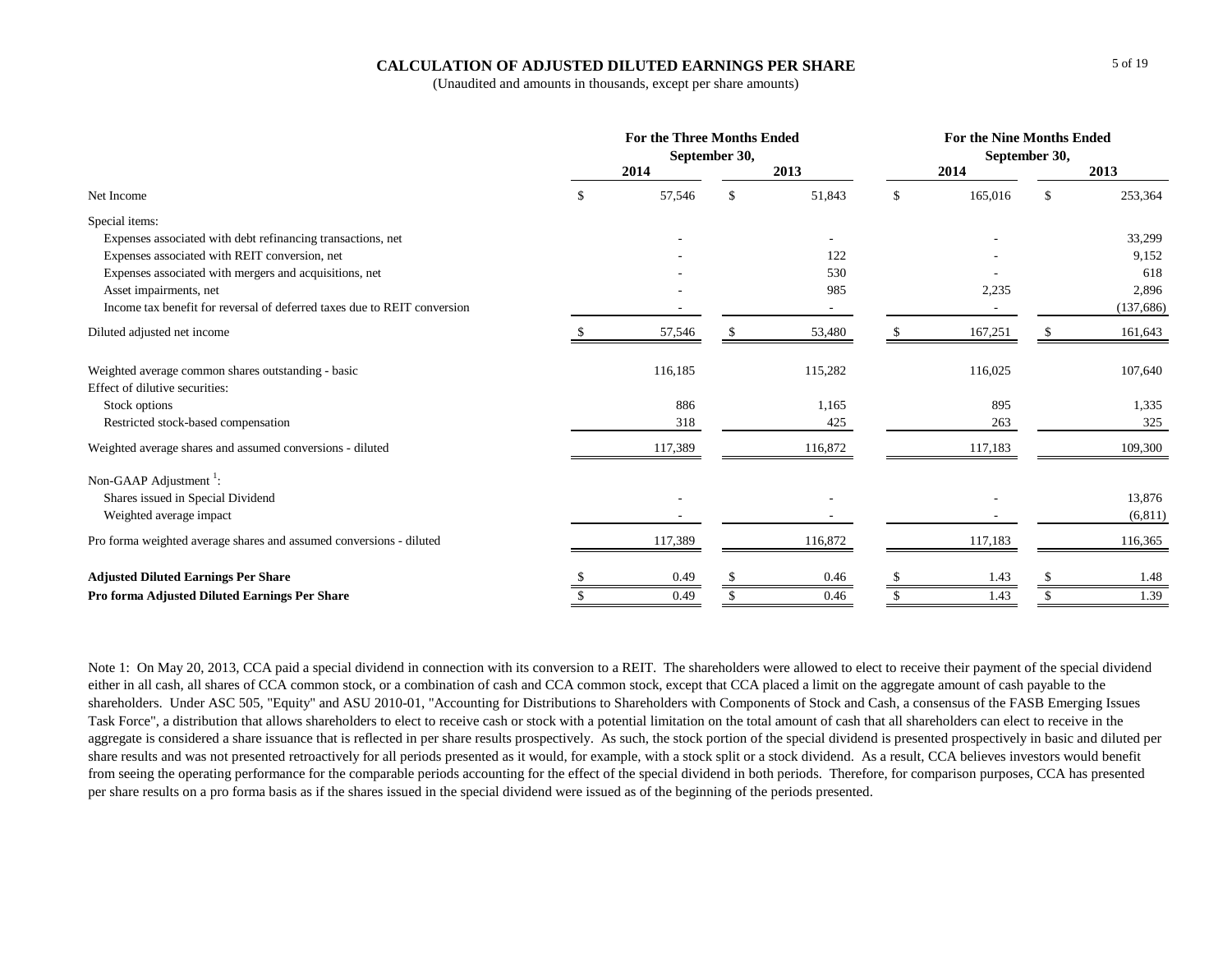#### **FUNDS FROM OPERATIONS**

(Unaudited and amounts in thousands, except per share amounts)

|                                                                          |               | For the Three Months Ended September 30, |               |                          |               |          | For the Nine Months Ended September 30, |           |  |
|--------------------------------------------------------------------------|---------------|------------------------------------------|---------------|--------------------------|---------------|----------|-----------------------------------------|-----------|--|
|                                                                          |               | 2014                                     |               | 2013                     |               | 2014     |                                         | 2013      |  |
| <b>FUNDS FROM OPERATIONS:</b><br>Net income                              | $\mathcal{S}$ | 57,546                                   | \$            | 51,843                   | \$            | 165,016  | \$                                      | 253,364   |  |
| Depreciation of real estate assets                                       |               | 21,412                                   |               | 20,454                   |               | 63,920   |                                         | 60,016    |  |
| Depreciation of real estate assets for discontinued operations           |               |                                          |               | 24                       |               |          |                                         | 323       |  |
| Impairment of real estate assets, net                                    |               |                                          |               |                          |               | 2,235    |                                         |           |  |
| Funds From Operations                                                    | \$            | 78,958                                   | $\mathbb{S}$  | 72,321                   | <sup>\$</sup> | 231,171  | <sup>\$</sup>                           | 313,703   |  |
| Expenses associated with debt refinancing transactions, net              |               |                                          |               | $\overline{\phantom{a}}$ |               |          |                                         | 33,299    |  |
| Expenses associated with REIT conversion, net                            |               |                                          |               | 122                      |               |          |                                         | 9,152     |  |
| Expenses associated with mergers and acquisitions, net                   |               |                                          |               | 530                      |               |          |                                         | 618       |  |
| Goodwill and other impairments, net                                      |               |                                          |               | 985                      |               |          |                                         | 2,896     |  |
| Income tax benefit for reversal of deferred taxes due to REIT conversion |               |                                          |               |                          |               |          |                                         | (137,686) |  |
| Normalized Funds From Operations                                         | <sup>\$</sup> | 78,958                                   | <sup>\$</sup> | 73,958                   | <sup>\$</sup> | 231,171  | $\mathbb{S}$                            | 221,982   |  |
| Maintenance capital expenditures on real estate assets                   |               | (5,631)                                  |               | (4,585)                  |               | (18,580) |                                         | (13, 115) |  |
| Stock-based compensation                                                 |               | 3,514                                    |               | 3,277                    |               | 10,438   |                                         | 9,675     |  |
| Amortization of debt costs and other non-cash interest                   |               | 777                                      |               | 774                      |               | 2,325    |                                         | 2,740     |  |
| Other non-cash revenue and expenses                                      |               | (16)                                     |               |                          |               | (48)     |                                         |           |  |
| <b>Adjusted Funds From Operations</b>                                    |               | 77,602                                   | <sup>\$</sup> | 73,424                   | \$            | 225,306  | \$                                      | 221,282   |  |
| NORMALIZED FUNDS FROM OPERATIONS PER SHARE:                              |               |                                          |               |                          |               |          |                                         |           |  |
| Basic                                                                    |               | 0.68                                     |               | 0.64                     | -S            | 1.99     |                                         | 2.06      |  |
| Diluted                                                                  |               | 0.67                                     |               | 0.63                     | <sup>\$</sup> | 1.97     |                                         | 2.03      |  |
| Pro forma Diluted <sup>(1)</sup>                                         |               | 0.67                                     |               | 0.63                     |               | 1.97     |                                         | 1.91      |  |
| ADJUSTED FUNDS FROM OPERATIONS PER SHARE:                                |               |                                          |               |                          |               |          |                                         |           |  |
| Basic                                                                    |               | 0.67                                     |               | 0.64                     |               | 1.94     |                                         | 2.06      |  |
| Diluted                                                                  |               | 0.66                                     | \$.           | 0.63                     | <sup>\$</sup> | 1.92     | \$.                                     | 2.02      |  |
| Pro forma Diluted <sup>(1)</sup>                                         |               | 0.66                                     |               | 0.63                     |               | 1.92     |                                         | 1.90      |  |

FFO and AFFO are widely accepted non-GAAP supplemental measures of REIT performance following the standards established by the National Association of Real Estate Investment Trusts (NAREIT). CCA believes that FFO and AFFO are important operating measures that supplement discussion and analysis of the Company's results of operations and are used to review and assess operating performance of the Company and its correctional facilities and their management teams. NAREIT defines FFO as net income computed in accordance with generally accepted accounting principles, excluding gains (or losses) from sales of property and extraordinary items, plus depreciation and amortization of real estate and impairment of depreciable real estate. Because the historical cost accounting convention used for real estate assets requires depreciation (except on land), this accounting presentation assumes that the value of real estate assets diminishes at a level rate over time. Because of the unique structure, design and use of the Company's correctional facilities, management believes that assessing performance of the Company's correctional facilities without the impact of depreciation or amortization is useful. CCA may make adjustments to FFO from time to time for certain other income and expenses that it considers non-recurring, infrequent or unusual, even though such items may require cash settlement, because such items do not reflect a necessary component of the ongoing operations of the Company. Normalized FFO excludes the effects of such items. CCA calculates AFFO by adding to Normalized FFO non-cash expenses such as the amortization of deferred financing costs and stock-based compensation, and by subtracting from Normalized FFO recurring real estate expenditures that are capitalized and then amortized, but which are necessary to maintain a REIT's properties and its revenue stream. Some of these capital expenditures contain a discretionary element with respect to when they are incurred, while others may be more urgent. Therefore, these capital expenditures may fluctuate from quarter to quarter, depending on the nature of the expenditures required, seasonal factors such as weather, and budgetary conditions. Other companies may calculate FFO, Normalized FFO, and AFFO differently than the Company does, or adjust for other items, and therefore comparability may be limited. FFO, Normalized FFO, and AFFO and their corresponding per share measures are not measures of performance under GAAP, and should not be considered as an alternative to cash flows from operating activities, a measure of liquidity or an alternative to net income as indicators of the Company's operating performance or any other measure of performance derived in accordance with GAAP. This data should be read in conjunction with the Company's consolidated financial statements and related notes included in its filings with the Securities and Exchange Commission.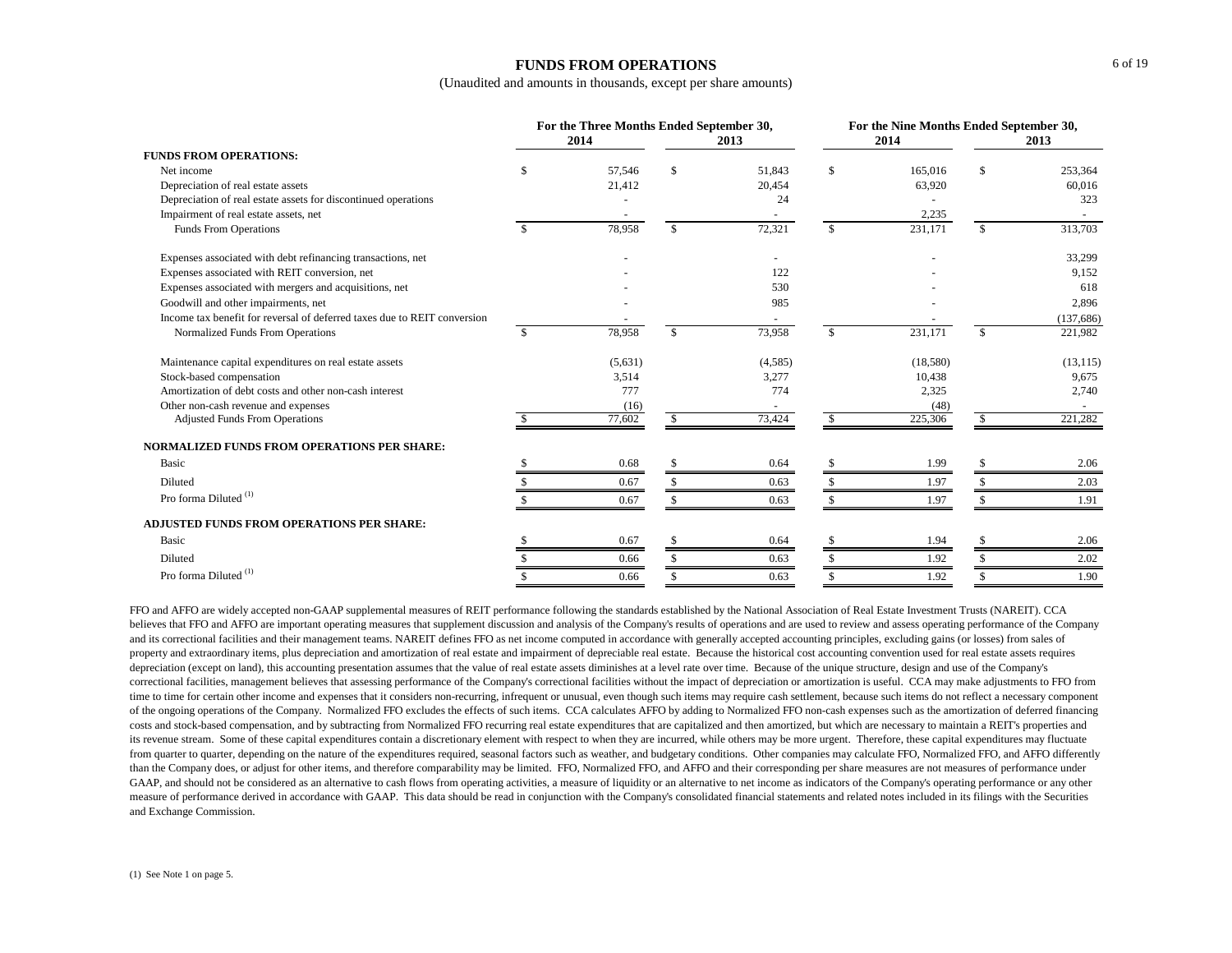### **SELECTED FINANCIAL INFORMATION**

| <b>September 30, 2014</b> |                               |                                                                                     |                                                                  |                                                                                             |                                                                       | December 31, 2013                                                                                   |                                                                    | September 30, 2013                                                         |                                            |
|---------------------------|-------------------------------|-------------------------------------------------------------------------------------|------------------------------------------------------------------|---------------------------------------------------------------------------------------------|-----------------------------------------------------------------------|-----------------------------------------------------------------------------------------------------|--------------------------------------------------------------------|----------------------------------------------------------------------------|--------------------------------------------|
| \$                        | 3,763,027<br>(1, 148, 763)    | \$                                                                                  | 3,662,895<br>(1, 123, 899)                                       | \$                                                                                          | 3,644,073<br>(1,100,603)                                              | $\mathbb{S}$                                                                                        | 3,626,846<br>(1,080,233)                                           | \$                                                                         | 3,622,734<br>(1,075,830)                   |
|                           |                               |                                                                                     |                                                                  |                                                                                             |                                                                       |                                                                                                     |                                                                    |                                                                            | 2,546,904                                  |
| \$                        |                               |                                                                                     |                                                                  |                                                                                             |                                                                       |                                                                                                     |                                                                    | \$                                                                         |                                            |
| \$                        | 3,101,150                     | \$                                                                                  | 2,973,494                                                        | \$                                                                                          | 2,969,258                                                             | $\mathbb{S}$                                                                                        | 3,007,425                                                          | \$                                                                         | 2,968,182                                  |
| \$                        | 10,571                        | \$                                                                                  | 9,671                                                            | \$                                                                                          | 11,144                                                                | \$                                                                                                  | 21,336                                                             | \$                                                                         | 10,924                                     |
| \$                        | 1,240,000                     | \$                                                                                  | 1,195,000                                                        | \$                                                                                          | 1,195,000                                                             | $\mathbb{S}$                                                                                        | 1,205,000                                                          | \$                                                                         | 1,185,000                                  |
| \$                        | 1,502,293                     | \$                                                                                  | 1,499,630                                                        | \$                                                                                          | 1,499,016                                                             | $\boldsymbol{\mathsf{S}}$                                                                           | 1,502,507                                                          | \$                                                                         | 1,506,948                                  |
|                           |                               |                                                                                     |                                                                  |                                                                                             |                                                                       |                                                                                                     |                                                                    |                                                                            |                                            |
|                           |                               |                                                                                     |                                                                  |                                                                                             |                                                                       |                                                                                                     |                                                                    |                                                                            | 70,223                                     |
| \$                        | 318,729                       | \$                                                                                  | 363,729                                                          | \$                                                                                          | 355,082                                                               | $\boldsymbol{\mathsf{S}}$                                                                           | 344,957                                                            | \$                                                                         | 364,833                                    |
| \$<br>$\sqrt{3}$          | 116,476<br>34.36<br>4,002,115 | \$<br>$\sqrt{\ }$                                                                   | 116,413<br>32.85<br>3,824,167                                    | \$<br>$\sqrt[6]{}$                                                                          | 116,339<br>31.32<br>3,643,737                                         | \$<br>$\sqrt[6]{\frac{1}{2}}$                                                                       | 115,923<br>32.07<br>3,717,651                                      | \$<br>$\sqrt{2}$                                                           | 115,831<br>34.55<br>4,001,961              |
| <sup>\$</sup>             |                               | $\mathcal{S}$                                                                       |                                                                  | $\sqrt{2}$                                                                                  |                                                                       | $\mathbb{S}$                                                                                        |                                                                    | $\mathcal{S}$                                                              | 4,001,961                                  |
| \$.                       | 5,242,115                     | \$                                                                                  | 5,019,167                                                        | \$                                                                                          | 4,838,737                                                             | $\boldsymbol{\mathsf{S}}$                                                                           | 4,922,651                                                          | $\boldsymbol{\mathsf{S}}$                                                  | 5,186,961                                  |
| \$                        | 59,750                        | \$                                                                                  | 59,743                                                           | \$                                                                                          | 59,697                                                                | \$                                                                                                  | 55,887                                                             | \$                                                                         | 55,821                                     |
| \$                        | 0.51                          | \$                                                                                  | 0.51                                                             | \$                                                                                          | 0.51                                                                  | $\mathcal{S}$                                                                                       | 0.48                                                               | \$                                                                         | 0.48                                       |
|                           | 5.9%                          |                                                                                     | 6.2%                                                             |                                                                                             | 6.5%                                                                  |                                                                                                     | 6.0%                                                               |                                                                            | 5.6%                                       |
| \$                        | 98,270                        | \$                                                                                  | 94,900                                                           | \$                                                                                          | 91,837                                                                | \$                                                                                                  | 85,488                                                             | \$                                                                         | 95,606                                     |
| \$                        | 98,270                        | \$                                                                                  | 97,138                                                           | \$                                                                                          | 91,837                                                                | $\boldsymbol{\mathsf{S}}$                                                                           | 91,526                                                             | \$                                                                         | 97,295                                     |
| \$                        | 78,958                        | \$                                                                                  | 79,398                                                           | \$                                                                                          | 72,815                                                                | $\boldsymbol{\mathsf{S}}$                                                                           | 72,750                                                             | \$                                                                         | 73,958                                     |
| \$.                       | 0.68                          | \$                                                                                  | 0.68                                                             | \$                                                                                          | 0.63                                                                  | \$                                                                                                  | 0.63                                                               | \$                                                                         | 0.64                                       |
|                           |                               |                                                                                     |                                                                  |                                                                                             |                                                                       |                                                                                                     |                                                                    |                                                                            | 0.63                                       |
|                           |                               |                                                                                     |                                                                  |                                                                                             |                                                                       |                                                                                                     |                                                                    |                                                                            | 76.2%                                      |
| \$                        | 77,602                        | \$                                                                                  | 79,569                                                           | \$                                                                                          | 68,135                                                                | \$                                                                                                  | 68,892                                                             | \$                                                                         | 73,424                                     |
|                           |                               |                                                                                     |                                                                  |                                                                                             |                                                                       |                                                                                                     |                                                                    |                                                                            | 0.64<br>0.63                               |
|                           |                               |                                                                                     |                                                                  |                                                                                             |                                                                       |                                                                                                     |                                                                    |                                                                            | 76.2%                                      |
|                           | \$<br>\$<br>S                 | 2,614,264<br>4,145<br>48,847<br>4,002,115<br>0.67<br>76.1%<br>0.67<br>0.66<br>77.3% | $\mathcal{S}$<br>\$<br>\$<br>$\sqrt$<br>$\overline{\mathcal{S}}$ | June 30, 2014<br>2,538,996<br>46,615<br>3,824,167<br>0.68<br>75.0%<br>0.69<br>0.68<br>75.0% | $\mathbb{S}$<br>\$<br>\$<br>$\overline{\mathcal{S}}$<br>$\mathcal{S}$ | <b>March 31, 2014</b><br>2,543,470<br>52,681<br>3,643,737<br>0.62<br>82.3%<br>0.59<br>0.58<br>87.9% | $\mathbb{S}$<br>\$<br>\$<br>$\sqrt{2}$<br>$\overline{\mathcal{S}}$ | 2,546,613<br>77,919<br>3,717,651<br>0.62<br>77.4%<br>0.60<br>0.59<br>81.4% | \$<br>\$<br>$\mathcal{L}$<br>$\mathcal{S}$ |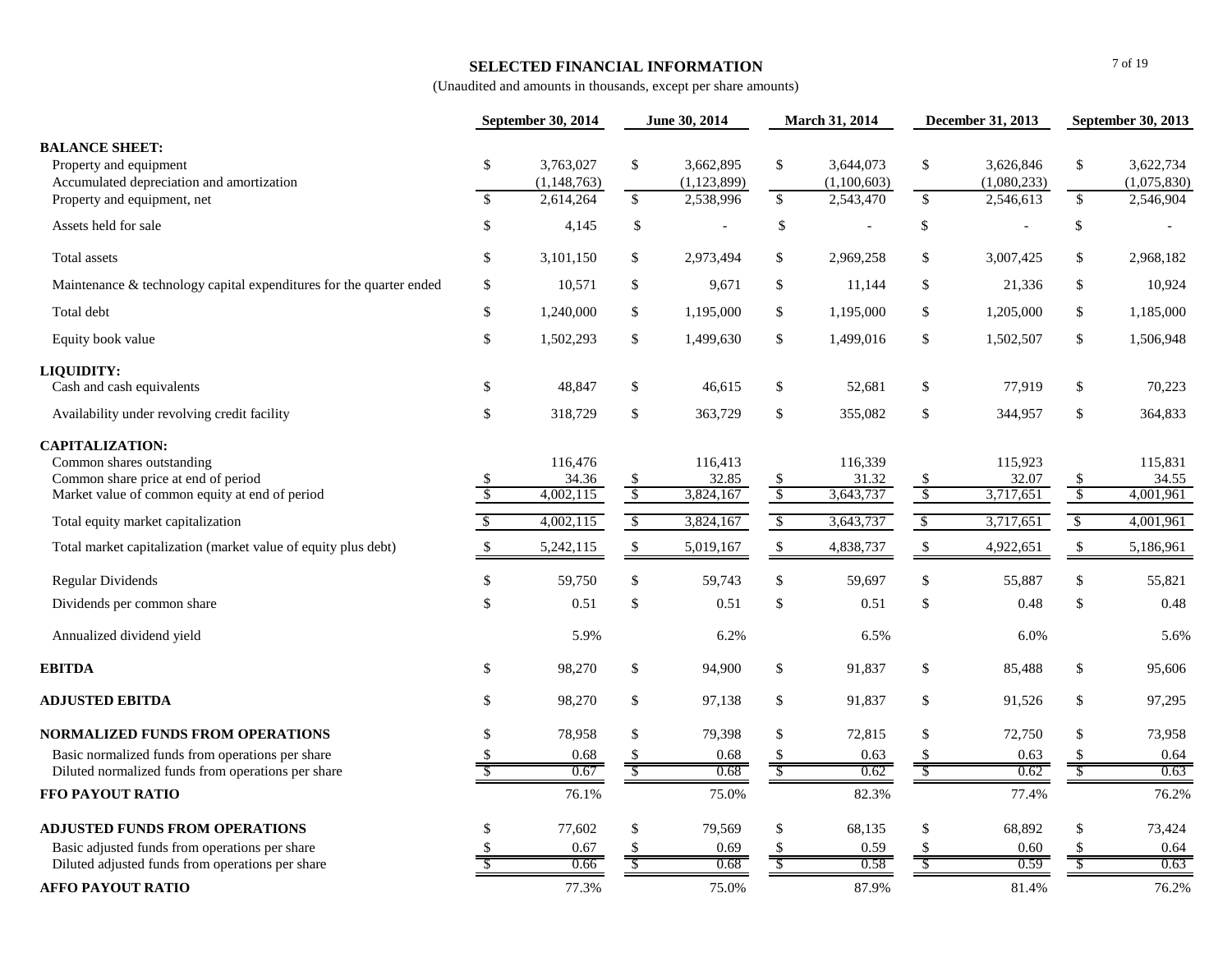#### **SELECTED FINANCIAL INFORMATION**

(Unaudited and amounts in thousands, except per share amounts)

|                                                 |               | For the Three Months Ended September 30,<br>2014 |               | 2013           |                          | For the Nine Months Ended September 30,<br>2014 |            | 2013           |
|-------------------------------------------------|---------------|--------------------------------------------------|---------------|----------------|--------------------------|-------------------------------------------------|------------|----------------|
| Number of days per period                       |               | 92                                               |               | 92             |                          | 273                                             |            | 273            |
| <b>ALL FACILITIES:</b>                          |               |                                                  |               |                |                          |                                                 |            |                |
| Average available beds                          |               | 81,658                                           |               | 89,646         |                          | 83,432                                          |            | 89,405         |
| Average compensated occupancy                   |               | 83.9%                                            |               | 84.1%          |                          | 84.4%                                           |            | 85.2%          |
| Total compensated man-days                      |               | 6,306,037                                        |               | 6,935,801      |                          | 19,221,054                                      |            | 20,806,638     |
| Revenue per compensated man-day                 | \$            | 63.28                                            | \$            | 60.60          | S                        | 62.34                                           | \$         | 60.56          |
| Operating expenses per compensated man-day: (1) |               |                                                  |               |                |                          |                                                 |            |                |
| Fixed expense                                   |               | 32.37                                            |               | 32.59          |                          | 32.51                                           |            | 32.75          |
| Variable expense<br>Total                       |               | 11.26<br>43.63                                   |               | 10.37<br>42.96 |                          | 11.19<br>43.70                                  |            | 10.09<br>42.84 |
|                                                 |               |                                                  |               |                |                          |                                                 |            |                |
| Operating income per compensated man-day        |               | 19.65                                            |               | 17.64          |                          | 18.64                                           |            | 17.72          |
| Operating margin                                |               | 31.1%                                            |               | 29.1%          |                          | 29.9%                                           |            | 29.3%          |
| DEPRECIATION AND AMORTIZATION:                  |               |                                                  |               |                |                          |                                                 |            |                |
| Depreciation expense on real estate             |               | 21,412                                           |               | 20,454         |                          | 63,920                                          |            | 60,016         |
| Other depreciation expense                      |               | 6,876                                            |               | 7,715          |                          | 21,526                                          |            | 23,273         |
| Amortization of intangibles                     |               | (11)                                             |               | (18)           |                          | (33)                                            |            | (86)           |
| Depreciation and amortization                   | $\mathcal{S}$ | 28,277                                           | <sup>\$</sup> | 28,151         | $\overline{\mathcal{S}}$ | 85,413                                          | $\sqrt{2}$ | 83,203         |
| <b>NET OPERATING INCOME:</b>                    |               |                                                  |               |                |                          |                                                 |            |                |
| Revenue                                         |               |                                                  |               |                |                          |                                                 |            |                |
| Owned & controlled properties                   | \$            | 353,784                                          | \$            | 344,431        | \$                       | 1,041,510                                       | \$         | 1,035,094      |
| Managed only and other                          |               | 54,690                                           |               | 77,035         |                          | 181,880                                         |            | 228,100        |
| Total revenues                                  |               | 408,474                                          |               | 421,466        |                          | 1,223,390                                       |            | 1,263,194      |
| <b>Operating Expenses</b>                       |               |                                                  |               |                |                          |                                                 |            |                |
| Owned & controlled properties                   |               | 231,420                                          |               | 232,996        |                          | 686,274                                         |            | 697,343        |
| Managed only and other                          |               | 51,292                                           |               | 68,493         |                          | 171,428                                         |            | 206,369        |
| Total operating expenses                        |               | 282,712                                          |               | 301,489        |                          | 857,702                                         |            | 903,712        |
| Facility Net Operating Income                   |               |                                                  |               |                |                          |                                                 |            |                |
| Owned & controlled properties                   |               | 122,364                                          |               | 111,435        |                          | 355,236                                         |            | 337,751        |
| Managed only and other                          |               | 3,398                                            |               | 8,542          |                          | 10,452                                          |            | 21,731         |
| Total net operating income                      | \$            | 125,762                                          | \$            | 119,977        | $\mathcal{S}$            | 365,688                                         | $\$\,$     | 359,482        |

(1) The calculations of expenses per man-day for the nine months ended September 30, 2014 exclude expenses incurred during the first six months of 2014 for the Diamondback facility because of the distorted impact they have on the statistics. The expenses were incurred in connection with the activation of the facility in anticipation of a new contract. In April 2014, the decision was made to once again idle the facility in the absence of definitive customer contract. The de-activation was completed near the end of the second quarter of 2014.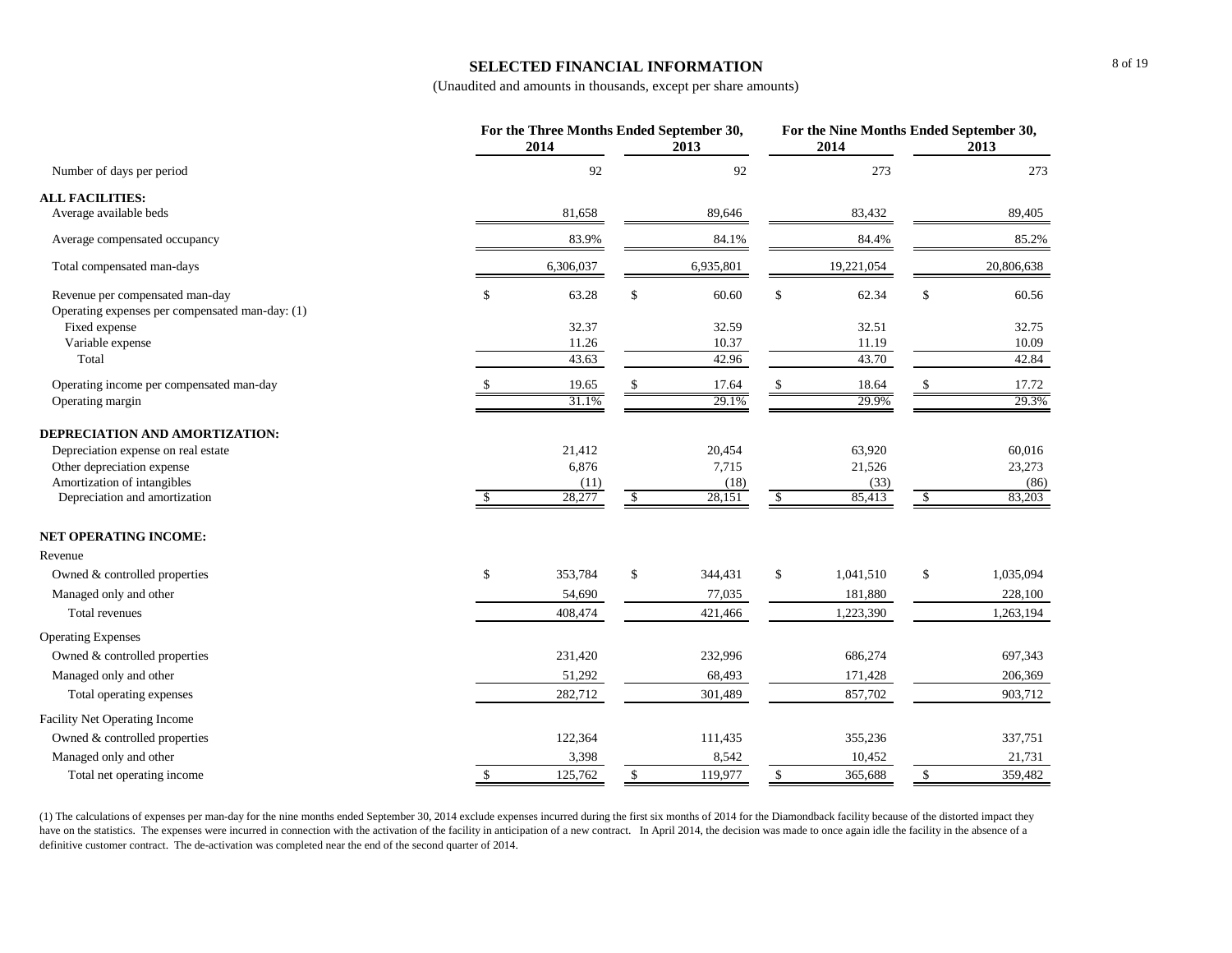#### **SEGMENTED DATA**

(Unaudited and amounts in thousands, except per share amounts)

|                                                                                    |              | For the Three Months Ended September 30,<br>2014<br>2013 |    |           |    | 2014       | For the Nine Months Ended September 30,<br>2013 |            |  |
|------------------------------------------------------------------------------------|--------------|----------------------------------------------------------|----|-----------|----|------------|-------------------------------------------------|------------|--|
| <b>OWNED AND MANAGED FACILITIES:</b>                                               |              |                                                          |    |           |    |            |                                                 |            |  |
| Corrections revenue                                                                | $\mathbb{S}$ | 345,105                                                  | \$ | 344,150   | \$ | 1,020,041  | \$                                              | 1,034,251  |  |
| Operating expenses:                                                                |              |                                                          |    |           |    |            |                                                 |            |  |
| Fixed expense                                                                      |              | 170,039                                                  |    | 178,351   |    | 513,064    |                                                 | 537,307    |  |
| Variable expense                                                                   |              | 57,777                                                   |    | 54,427    |    | 170,079    |                                                 | 159,374    |  |
| Total                                                                              |              | 227,816                                                  |    | 232,778   |    | 683,143    |                                                 | 696,681    |  |
| Facility net operating income                                                      | $\mathbb{S}$ | 117,289                                                  | \$ | 111,372   | \$ | 336,898    | \$                                              | 337,570    |  |
| Average available beds                                                             |              | 66,222                                                   |    | 68,340    |    | 66,222     |                                                 | 68,099     |  |
| Average compensated occupancy                                                      |              | 81.3%                                                    |    | 80.2%     |    | 81.6%      |                                                 | 81.7%      |  |
| Total compensated man-days                                                         |              | 4,954,844                                                |    | 5,040,895 |    | 14,751,716 |                                                 | 15,181,951 |  |
| Revenue per compensated man-day<br>Operating expenses per compensated man-day: (1) | \$           | 69.65                                                    | \$ | 68.27     | \$ | 69.15      | \$                                              | 68.12      |  |
| Fixed                                                                              |              | 34.32                                                    |    | 35.38     |    | 34.60      |                                                 | 35.39      |  |
| Variable                                                                           |              | 11.66                                                    |    | 10.80     |    | 11.52      |                                                 | 10.50      |  |
| Total                                                                              |              | 45.98                                                    |    | 46.18     |    | 46.12      |                                                 | 45.89      |  |
| Operating income per compensated man-day                                           |              | 23.67                                                    |    | 22.09     |    | 23.03      |                                                 | 22.23      |  |
| Operating margin                                                                   |              | 34.0%                                                    |    | 32.4%     |    | 33.3%      |                                                 | 32.6%      |  |
| <b>MANAGED ONLY FACILITIES:</b>                                                    |              |                                                          |    |           |    |            |                                                 |            |  |
| Corrections revenue                                                                | \$           | 53,915                                                   | \$ | 76,132    | \$ | 178,246    | \$                                              | 225,754    |  |
| Operating expenses:                                                                |              |                                                          |    |           |    |            |                                                 |            |  |
| Fixed expense                                                                      |              | 34,098                                                   |    | 47,656    |    | 114,487    |                                                 | 144,065    |  |
| Variable expense                                                                   |              | 13,202                                                   |    | 17,521    |    | 45,094     |                                                 | 50,665     |  |
| Total                                                                              |              | 47,300                                                   |    | 65,177    |    | 159,581    |                                                 | 194,730    |  |
| Facility net operating income                                                      | $\mathbb{S}$ | 6,615                                                    | \$ | 10,955    | \$ | 18,665     | \$                                              | 31,024     |  |
| Average available beds                                                             |              | 15,436                                                   |    | 21,306    |    | 17,210     |                                                 | 21,306     |  |
| Average compensated occupancy                                                      |              | 95.1%                                                    |    | 96.7%     |    | 95.1%      |                                                 | 96.7%      |  |
| Total compensated man-days                                                         |              | 1,351,193                                                |    | 1,894,906 |    | 4,469,338  |                                                 | 5,624,687  |  |
| Revenue per compensated man-day<br>Operating expenses per compensated man-day:     | \$           | 39.90                                                    | \$ | 40.18     | \$ | 39.88      | \$                                              | 40.14      |  |
| Fixed expense                                                                      |              | 25.24                                                    |    | 25.15     |    | 25.62      |                                                 | 25.61      |  |
| Variable expense                                                                   |              | 9.77                                                     |    | 9.25      |    | 10.09      |                                                 | 9.01       |  |
| Total                                                                              |              | 35.01                                                    |    | 34.40     |    | 35.71      |                                                 | 34.62      |  |
| Operating income per compensated man-day                                           |              | 4.89                                                     |    | 5.78      | \$ | 4.17       | \$                                              | 5.52       |  |
| Operating margin                                                                   |              | 12.3%                                                    |    | 14.4%     |    | 10.5%      |                                                 | 13.8%      |  |

(1) The calculations of expenses per man-day for the nine months ended September 30, 2014 exclude expenses incurred during the first six months of 2014 for the Diamondback facility because of the distorted impact they have on the statistics. The expenses were incurred in connection with the activation of the facility in anticipation of a new contract. In April 2014, the decision was made to once again idle the facility in the absence of a definitive customer contract. The de-activation was completed near the end of the second quarter of 2014.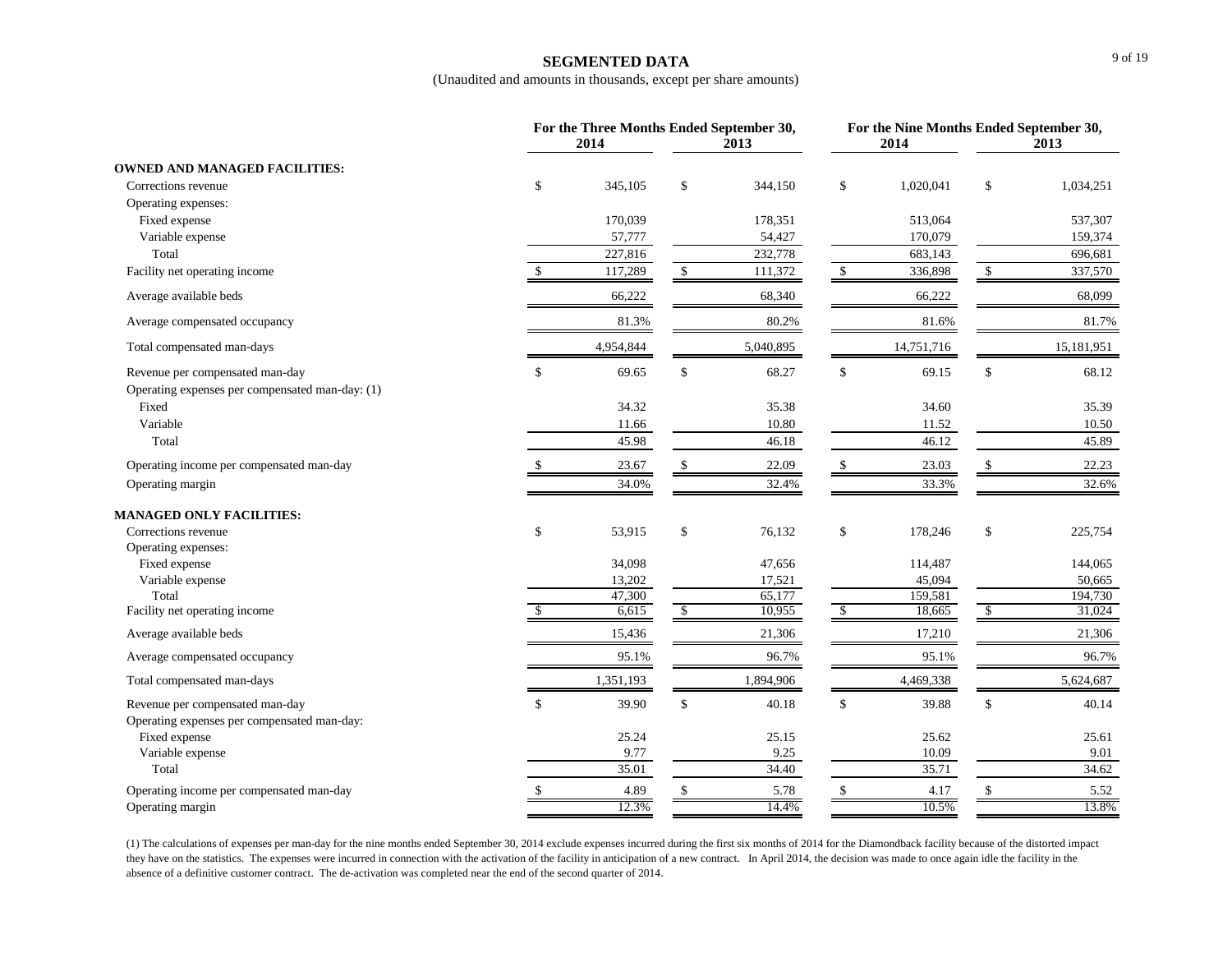#### **ANALYSIS OF OUTSTANDING DEBT**

(Unaudited and amounts in thousands)

|                                  |     | Outstanding<br><b>Balance</b><br>12/31/2013 |               | Outstanding<br><b>Balance</b><br>9/30/2014 | <b>Stated</b><br><b>Interest</b><br>Rate | <b>Effective</b><br><b>Interest</b><br>Rate |    | <b>Maturity</b><br>Date |    | Callable/<br>Redeemable                                                                                                                                                                                                              |
|----------------------------------|-----|---------------------------------------------|---------------|--------------------------------------------|------------------------------------------|---------------------------------------------|----|-------------------------|----|--------------------------------------------------------------------------------------------------------------------------------------------------------------------------------------------------------------------------------------|
| <b>Fixed Rate:</b>               |     |                                             |               |                                            |                                          |                                             |    |                         |    |                                                                                                                                                                                                                                      |
| \$350 Million Senior Notes       | -\$ | 350,000                                     | <sup>\$</sup> | 350,000                                    | 4.625%                                   | 4.80%                                       |    | May 2023                |    | Prior to February 1, 2023, redeemable at a "make-whole"<br>redemption price, plus accrued and unpaid interest; thereafter<br>the notes are redeemable at 100% of the aggregate principal<br>amount plus accrued and unpaid interest. |
| \$325 Million Senior Notes       |     | 325,000                                     |               | 325,000                                    | 4.125%                                   | 4.38%                                       |    | April 2020              |    | Prior to January 1, 2020, redeemable at a "make-whole"<br>redemption price, plus accrued and unpaid interest; thereafter<br>the notes are redeemable at 100% of the aggregate principal<br>amount plus accrued and unpaid interest.  |
| <b>Total Fixed Rate Debt</b>     |     | 675,000                                     |               | 675,000                                    |                                          |                                             |    |                         |    |                                                                                                                                                                                                                                      |
| <b>Floating Rate:</b>            |     |                                             |               |                                            |                                          |                                             |    |                         |    |                                                                                                                                                                                                                                      |
| <b>Revolving Credit Facility</b> |     | 530,000                                     |               | 565,000                                    | 2.26%                                    | 2.57%                                       | 2) | December 2017           |    |                                                                                                                                                                                                                                      |
| <b>Grand Total Debt</b>          |     | 1,205,000                                   |               | 1,240,000                                  | 3.42%                                    | 3.67%                                       |    | 5.35                    | 3) |                                                                                                                                                                                                                                      |

<sup>1)</sup> Includes amortization of debt issuance costs.

<sup>2)</sup> During March 2013, the Company amended and extended the revolving credit facility to an aggregate capacity of \$900.0 million with a maturity of December 2017. The Company also has \$16.3 million of letters of credit outstanding under a sub-facility reducing the available capacity under the revolving credit facility to \$318.7 million as of September 30, 2014. The Revolving Credit facility currently bears interest at LIBOR plus a margin

<sup>3)</sup> Represents the weighted average debt maturity in years.

#### *Debt Maturity Schedule at September 30, 2014:*

| Year              | <b>Total Debt</b><br><b>Maturing</b> | % of Debt<br><b>Maturing</b> | % of Debt<br><b>Maturing</b> |  |
|-------------------|--------------------------------------|------------------------------|------------------------------|--|
| 2014              | \$<br>$\overline{\phantom{0}}$       | $0.00\%$                     | 0.00%                        |  |
| 2015              | $\overline{\phantom{0}}$             | $0.00\%$                     | 0.00%                        |  |
| 2016              | -                                    | $0.00\%$                     | 0.00%                        |  |
| 2017              | 565,000                              | 45.56%                       | 45.56%                       |  |
| 2018              |                                      | 0.00%                        | 45.56%                       |  |
| <b>Thereafter</b> | 675,000                              | 54.44%                       | 100.00%                      |  |
|                   | ,240,000                             | 100.00%                      |                              |  |
|                   |                                      |                              |                              |  |

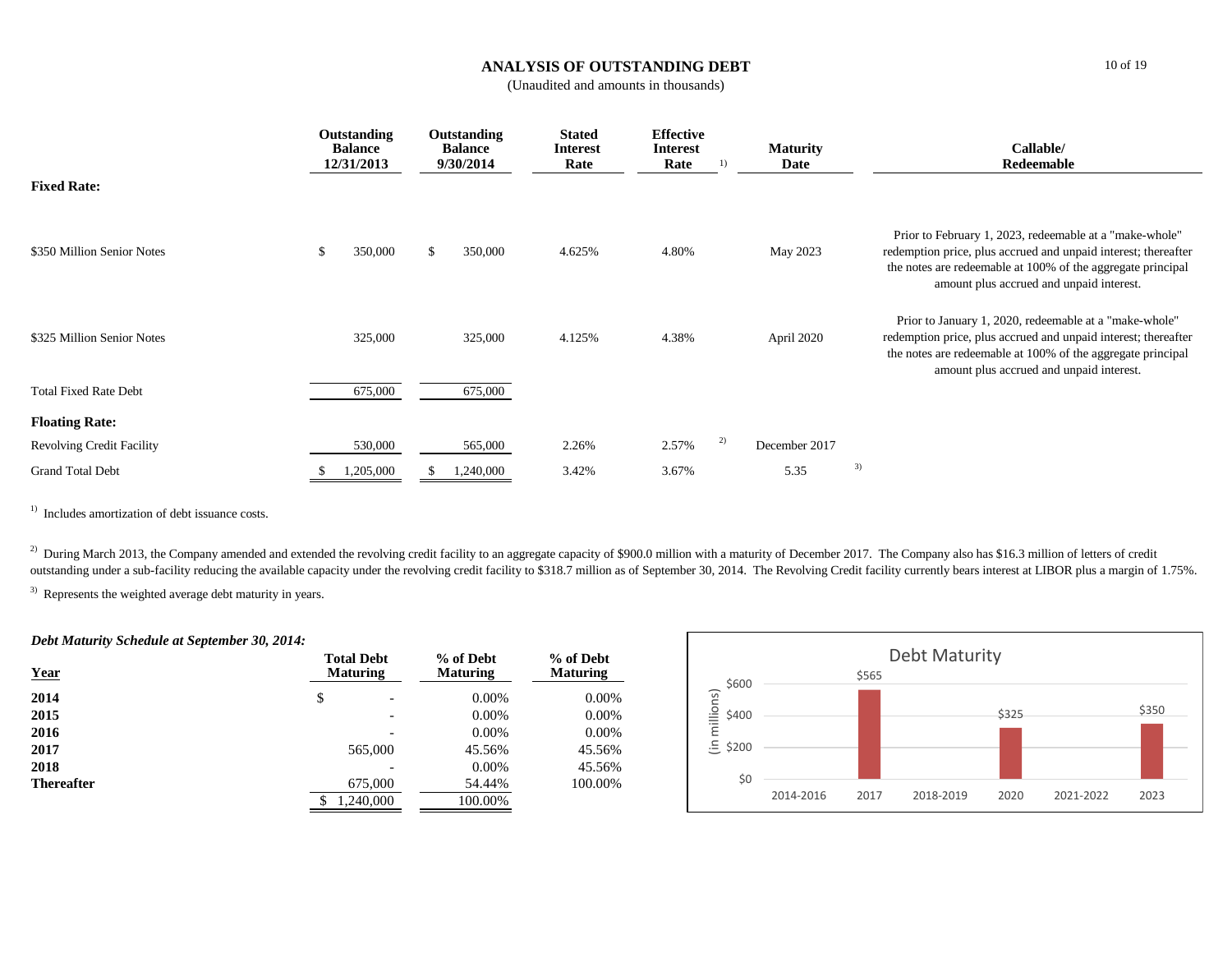### **SELECTED OPERATING RATIOS**

(Unaudited and amounts in thousands, except per share amounts)

|                                                                                                                           | For the Three Months Ended<br>September 30, |                 |               |                 | <b>For the Nine Months Ended</b><br>September 30, |                   |    |                 |
|---------------------------------------------------------------------------------------------------------------------------|---------------------------------------------|-----------------|---------------|-----------------|---------------------------------------------------|-------------------|----|-----------------|
|                                                                                                                           |                                             | 2014            |               | 2013            |                                                   | 2014              |    | 2013            |
| <b>COVERAGE RATIOS:</b>                                                                                                   |                                             |                 |               |                 |                                                   |                   |    |                 |
| Interest coverage ratio (Adjusted EBITDA/Interest incurred) (x)                                                           |                                             | 9.2x            |               | 9.4x            |                                                   | 9.1x              |    | 8.5x            |
| Fixed charge coverage ratio (Adjusted EBITDA/(Interest incurred $+$ Scheduled prin pmts)) (x)                             |                                             | 9.2x            |               | 9.4x            |                                                   | 9.1x              |    | 8.5x            |
| Senior debt coverage ratio (Senior debt/Annualized Adjusted EBITDA) (x)                                                   |                                             | 3.2x            |               | 3.0x            |                                                   | 3.2x              |    | 3.1x            |
| Total debt coverage ratio (Total debt/Annualized Adjusted EBITDA) (x)                                                     |                                             | 3.2x            |               | 3.0x            |                                                   | 3.2x              |    | 3.1x            |
| Accounts receivable turnover (Annualized revenues/Accounts receivable) (x)                                                |                                             | 7.3x            |               | 7.7x            |                                                   | 7.3x              |    | 7.7x            |
| <b>DEBT/EQUITY RATIOS:</b>                                                                                                |                                             |                 |               |                 |                                                   |                   |    |                 |
| Total debt/Total market capitalization                                                                                    |                                             | 23.7%           |               | 22.8%           |                                                   | 23.7%             |    | 22.8%           |
| Total debt/Equity market capitalization                                                                                   |                                             | 31.0%           |               | 29.6%           |                                                   | 31.0%             |    | 29.6%           |
| Total debt/Book equity capitalization                                                                                     |                                             | 82.5%           |               | 78.6%           |                                                   | 82.5%             |    | 78.6%           |
| Total debt/Gross book value of real estate assets                                                                         |                                             | 32.9%           |               | 32.7%           |                                                   | 32.9%             |    | 32.7%           |
| <b>RETURN ON INVESTMENT RATIOS:</b>                                                                                       |                                             |                 |               |                 |                                                   |                   |    |                 |
| Annualized return on operating real estate investments                                                                    |                                             |                 |               |                 |                                                   |                   |    |                 |
| (Annualized Adjusted EBITDA/Average operating real estate investments (undepreciated book value)*)                        |                                             | 10.6%           |               | 10.8%           |                                                   | 10.3%             |    | 10.7%           |
| Annualized return on total assets                                                                                         |                                             |                 |               |                 |                                                   |                   |    |                 |
| (Annualized Adjusted EBITDA/Average total assets (undepreciated book value)*)                                             |                                             | 9.4%            |               | 9.7%            |                                                   | 9.2%              |    | 9.6%            |
| <b>OVERHEAD RATIOS:</b>                                                                                                   |                                             |                 |               |                 |                                                   |                   |    |                 |
| Annualized general & administrative expenses (excl. non-recurring costs)/Average total assets (undepreciated book value)* |                                             | 2.6%            |               | 2.3%            |                                                   | 2.5%              |    | 2.3%            |
| General & administrative expenses (excluding non-recurring costs)/Total revenues                                          |                                             | 6.8%            |               | 5.4%            |                                                   | 6.5%              |    | 5.5%            |
| <b>INTEREST EXPENSE, NET:</b>                                                                                             |                                             |                 |               |                 |                                                   |                   |    |                 |
| Interest income from continuing operations                                                                                | $\$$                                        | (440)           | \$            | (505)           | \$                                                | (3,187)           | \$ | (1, 497)        |
| Interest incurred                                                                                                         |                                             | 10,701          |               | 10,312          |                                                   | 31,614            |    | 34,117          |
| Amortization of debt costs and other non-cash interest                                                                    |                                             | 777             |               | 774             |                                                   | 2,325             |    | 2,740           |
| Capitalized interest                                                                                                      |                                             | (662)<br>10,376 | <sup>\$</sup> | (203)<br>10,378 | <b>S</b>                                          | (1,664)<br>29,088 | \$ | (504)<br>34,856 |
| Interest expense, net                                                                                                     |                                             |                 |               |                 |                                                   |                   |    |                 |
| <b>EBITDA CALCULATION:</b>                                                                                                |                                             |                 |               |                 |                                                   |                   |    |                 |
| Net income                                                                                                                | \$                                          | 57,546          | \$            | 51,843          | \$                                                | 165,016           | \$ | 253,364         |
| Interest expense, net                                                                                                     |                                             | 10,376          |               | 10,378          |                                                   | 29,088            |    | 34,856          |
| Depreciation and amortization                                                                                             |                                             | 28,277          |               | 28,151          |                                                   | 85,413            |    | 83,203          |
| Income tax expense (benefit)                                                                                              |                                             | 2,071           |               | 4,571           |                                                   | 5,490             |    | (133, 253)      |
| (Income) loss from discontinued operations, net of taxes                                                                  |                                             |                 |               | 663             |                                                   |                   |    | 3,757           |
| <b>EBITDA</b>                                                                                                             |                                             | 98,270          |               | 95,606          |                                                   | 285,007           |    | 241,927         |
| Expenses associated with debt refinancing transactions                                                                    |                                             |                 |               |                 |                                                   |                   |    | 36,528          |
| Expenses associated with REIT conversion                                                                                  |                                             |                 |               | 132             |                                                   |                   |    | 9,861           |
| Expenses associated with mergers and acquisitions                                                                         |                                             |                 |               | 572             |                                                   |                   |    | 667             |
| Asset impairments                                                                                                         |                                             |                 |               | 985             |                                                   | 2,238             |    | 985             |
| ADJUSTED EBITDA                                                                                                           |                                             | 98,270          |               | 97,295          |                                                   | 287,245           |    | 289,968         |

*\*Calculated as a simple average (beginning of period plus end of period divided by 2)*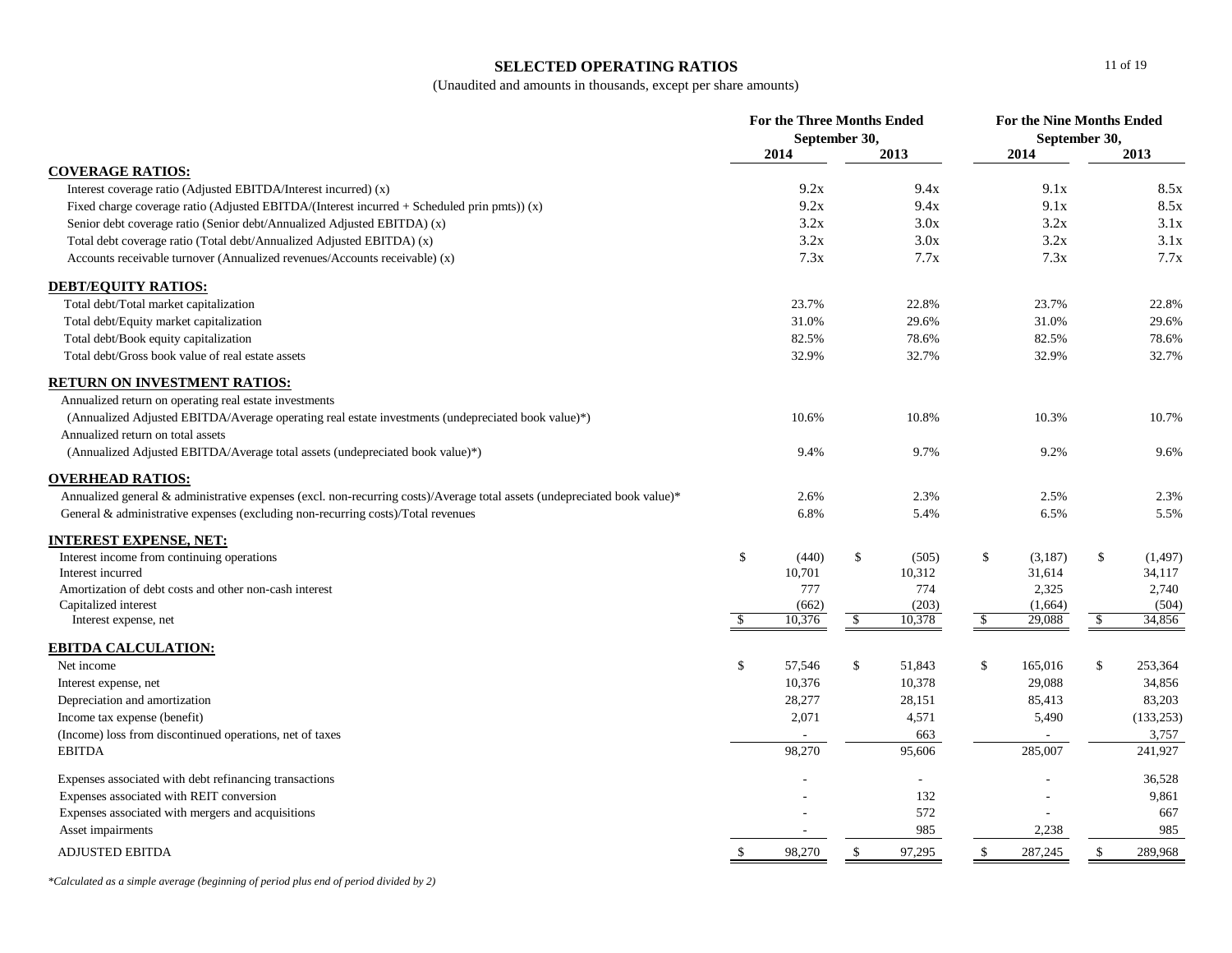### **PARTNER INFORMATION**

(Unaudited)

| <b>CONTRACT RETENTION</b>     |        |       |        |       |       |                 |              |  |
|-------------------------------|--------|-------|--------|-------|-------|-----------------|--------------|--|
|                               | 2009   | 2010  | 2011   | 2012  | 2013  | <b>YTD 2014</b> | <b>TOTAL</b> |  |
| <b>OWNED AND MANAGED:</b>     |        |       |        |       |       |                 |              |  |
| # of Contracts up for Renewal | 35     | 26    | 27     | 22    | 29    | 21              | 160          |  |
| # of Contracts Retained       | 30     | 23    | 27     | 21    | 25    | 21              | 147          |  |
| <b>Retention Rate</b>         | 85.7%  | 88.5% | 100.0% | 95.5% | 86.2% | 100.0%          | 91.9%        |  |
| <b>MANAGED ONLY:</b>          |        |       |        |       |       |                 |              |  |
| # of Contracts up for Renewal | 13     | 13    | 10     | 7     | 13    | 7               | 63           |  |
| # of Contracts Retained       | 13     | 11    | 10     | 6     | 11    | 4               | 55           |  |
| <b>Retention Rate</b>         | 100.0% | 84.6% | 100.0% | 85.7% | 84.6% | 57.1%           | 87.3%        |  |
| <b>TOTAL RETENTION RATE</b>   | 89.6%  | 87.2% | 100.0% | 93.1% | 85.7% | 89.3%           | 90.6%        |  |

**TOP TEN PARTNERS Percentage of Revenue for the Nine Months Ended September 30, 2014**



(1) California revenues include rental revenue generated at the California City facility under a lease agreement with the California Department of Corrections and Rehabilitation.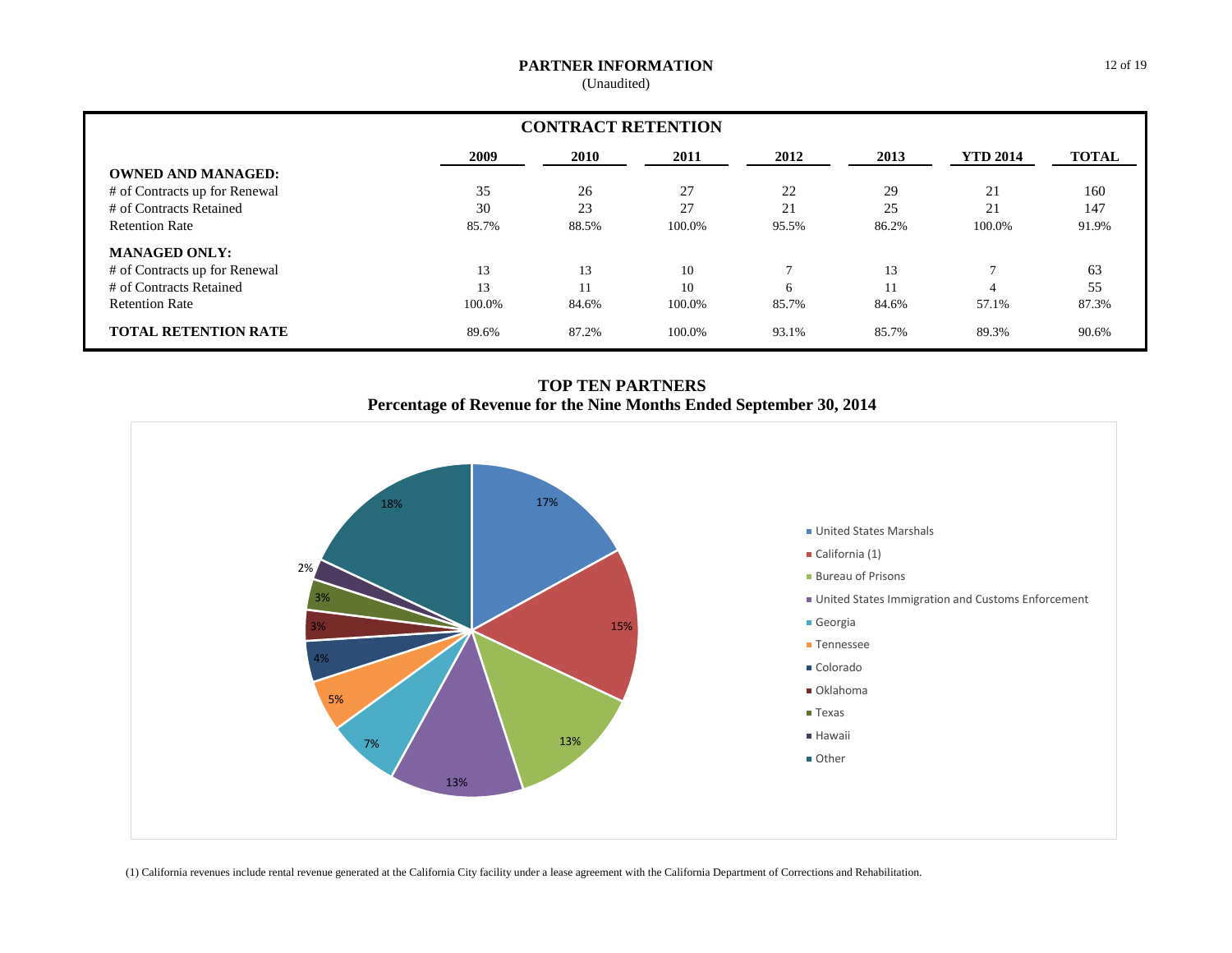# **FACILITY PORTFOLIO** 13 of 19

| <b>Facility Name</b>                                             | <b>Year Constructed</b><br>(A) | <b>Primary Customer</b> | Design<br>Capacity $(B)$ | <b>Security Level</b> | <b>Facility Type</b><br>(C) | <b>Term</b> | Remaining<br><b>Renewal Options</b><br><b>(D)</b> | Compensated<br>Occupancy % for<br>the Quarter ended<br>9/30/14 |
|------------------------------------------------------------------|--------------------------------|-------------------------|--------------------------|-----------------------|-----------------------------|-------------|---------------------------------------------------|----------------------------------------------------------------|
| <b>Owned and Managed Facilities:</b>                             |                                |                         |                          |                       |                             |             |                                                   |                                                                |
| Central Arizona Detention Center<br>Florence, Arizona            | 1994, 1998                     | <b>USMS</b>             | 2,304                    | Multi                 | Detention                   | $Sep-18$    | $(2)$ 5 year                                      | 142.67%                                                        |
| Eloy Detention Center<br>Eloy, Arizona                           | 1995, 1996                     | ICE                     | 1,500                    | Medium                | Detention                   | Indefinite  | $\overline{a}$                                    | 97.49%                                                         |
| <b>Florence Correctional Center</b><br>Florence, Arizona         | 1999, 2004                     | <b>USMS</b>             | 1,824                    | Multi                 | Detention                   | Sep-18      | $(2)$ 5 year                                      | 112.62%                                                        |
| La Palma Correctional Center<br>Eloy, Arizona                    | 2008                           | State of California     | 3,060                    | Medium                | Correctional                | $Jun-16$    | Indefinite                                        | 100.00%                                                        |
| Red Rock Correctional Center (E)<br>Eloy, Arizona                | 2006                           | State of Arizona        | 1,596                    | Medium                | Correctional                | $Jan-24$    | $(2)$ 5 year                                      | 31.20%                                                         |
| Saguaro Correctional Facility<br>Eloy, Arizona                   | 2007                           | State of Hawaii         | 1,896                    | Medium                | Correctional                | $Jun-15$    | $(1)$ 1 year                                      | 73.41%                                                         |
| <b>CAI Boston Avenue</b><br>San Diego, California                | 1980, 2011                     | <b>BOP</b>              | 120                      | Non-secure            | Community<br>Corrections    | May-15      | $(1)$ 1 year                                      | 101.78%                                                        |
| CAI Ocean View<br>San Diego, California                          | 1930, 2011                     | County of San Diego     | 483                      | Non-secure            | Community<br>Corrections    | $Jun-15$    | $(2)$ 1 year                                      | 85.89%                                                         |
| San Diego Correctional Facility (F)<br>San Diego, California     | 1999, 2000                     | ICE                     | 1,154                    | Minimum/<br>Medium    | Detention                   | $Jun-17$    | $(2)$ 3 year                                      | 87.47%                                                         |
| <b>Bent County Correctional Facility</b><br>Las Animas, Colorado | 1992, 1997, 2008               | State of Colorado       | 1,420                    | Medium                | Correctional                | $Jun-15$    | $\overline{\phantom{0}}$                          | 97.37%                                                         |
| Crowley County Correctional Facility<br>Olney Springs, Colorado  | 1998, 2004                     | State of Colorado       | 1,794                    | Medium                | Correctional                | $Jun-15$    | $\overline{\phantom{a}}$                          | 80.13%                                                         |
| Huerfano County Correctional Center<br>Walsenburg, Colorado      | 1997                           |                         | 752                      | Medium                | Correctional                |             |                                                   | $0.00\%$                                                       |
| Kit Carson Correctional Center<br>Burlington, Colorado           | 1998, 2008                     | State of Colorado       | 1,488                    | Medium                | Correctional                | $Jun-15$    | $\overline{\phantom{a}}$                          | 47.05%                                                         |
| Coffee Correctional Facility (G)<br>Nicholls, Georgia            | 1998, 1999, 2010               | State of Georgia        | 2,312                    | Medium                | Correctional                | $Jun-15$    | $(19)$ 1 year                                     | 112.85%                                                        |
| Jenkins Correctional Center (G)<br>Millen, Georgia               | 2012                           | State of Georgia        | 1,124                    | Medium                | Correctional                | $Jun-15$    | $(20)$ 1 year                                     | 101.21%                                                        |
| McRae Correctional Facility<br>McRae, Georgia                    | 2000, 2002, 2012               | <b>BOP</b>              | 1,978                    | Medium                | Correctional                | $Nov-16$    | $(3)$ 2 year                                      | 108.79%                                                        |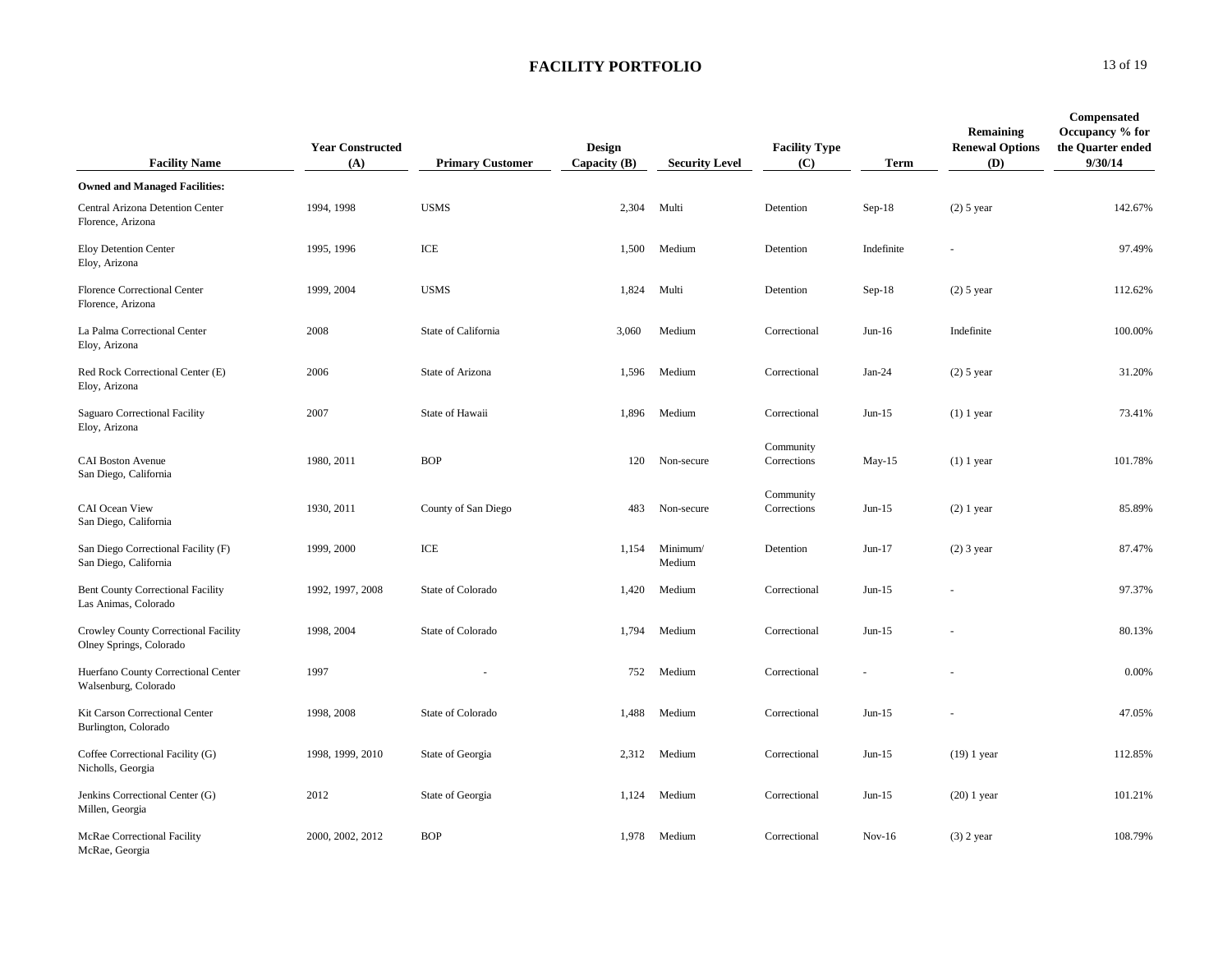# **FACILITY PORTFOLIO** 14 of 19

| <b>Facility Name</b>                                                   | <b>Year Constructed</b><br>(A) | <b>Primary Customer</b>                           | <b>Design</b><br>Capacity (B) | <b>Security Level</b> | <b>Facility Type</b><br>(C) | <b>Term</b> | <b>Remaining</b><br><b>Renewal Options</b><br>(D) | <b>Compensated</b><br>Occupancy % for<br>the Quarter ended<br>9/30/14 |
|------------------------------------------------------------------------|--------------------------------|---------------------------------------------------|-------------------------------|-----------------------|-----------------------------|-------------|---------------------------------------------------|-----------------------------------------------------------------------|
| <b>Stewart Detention Center</b><br>Lumpkin, Georgia                    | 2004                           | ICE                                               | 1,752                         | Medium                | Detention                   | Indefinite  |                                                   | 105.81%                                                               |
| Wheeler Correctional Facility (G)<br>Alamo, Georgia                    | 1998, 1999, 2010               | State of Georgia                                  | 2,312                         | Medium                | Correctional                | $Jun-15$    | $(19)$ 1 year                                     | 115.35%                                                               |
| Leavenworth Detention Center<br>Leavenworth, Kansas                    | 1992, 2000, 2004,<br>2008      | <b>USMS</b>                                       | 1,033                         | Maximum               | Detention                   | $Dec-16$    | $(2)$ 5 year                                      | 88.65%                                                                |
| Lee Adjustment Center<br>Beattyville, Kentucky                         | 1990                           | State of Vermont                                  | 816                           | Minimum/<br>Medium    | Correctional                | $Jun-15$    | $\overline{\phantom{a}}$                          | 54.78%                                                                |
| Marion Adjustment Center<br>St. Mary, Kentucky                         | 1955, 1988                     |                                                   | 826                           | Minimum/<br>Medium    | Correctional                |             |                                                   | 0.00%                                                                 |
| Otter Creek Correctional Center (H)<br>Wheelwright, Kentucky           | 1993                           |                                                   | 656                           | Minimum/<br>Medium    | Correctional                |             |                                                   | 0.00%                                                                 |
| Prairie Correctional Facility<br>Appleton, Minnesota                   | 1991                           |                                                   | 1,600                         | Medium                | Correctional                |             |                                                   | 0.00%                                                                 |
| <b>Adams County Correctional Center</b><br>Adams County, Mississippi   | 2008                           | <b>BOP</b>                                        | 2,232                         | Medium                | Correctional                | $Jul-15$    | $(2)$ 2 year                                      | 108.17%                                                               |
| Tallahatchie County Correctional Facility (I)<br>Tutwiler, Mississippi | 2000, 2007, 2008               | State of California                               | 2,672                         | Medium                | Correctional                | $Jun-16$    | Indefinite                                        | 100.80%                                                               |
| Crossroads Correctional Center (J)<br>Shelby, Montana                  | 1999                           | State of Montana                                  | 664                           | Multi                 | Correctional                | $Jun-15$    | $(2)$ 2 year                                      | 97.88%                                                                |
| Nevada Southern Detention Center<br>Pahrump, Nevada                    | 2010                           | Office of the Federal<br><b>Detention Trustee</b> | 1,072                         | Medium                | Detention                   | $Sep-15$    | $(3)$ 5 year                                      | 72.05%                                                                |
| Elizabeth Detention Center<br>Elizabeth, New Jersey                    | 1963                           | ICE                                               | 300                           | Minimum               | Detention                   | $Sep-15$    | $(6)$ 1 year                                      | 96.63%                                                                |
| Cibola County Corrections Center<br>Milan, New Mexico                  | 1994, 1999                     | <b>BOP</b>                                        | 1,129                         | Medium                | Correctional                | Sep-16      | $(2)$ 2 year                                      | 99.54%                                                                |
| New Mexico Women's Correctional Facility<br>Grants, New Mexico         | 1989, 2000                     | <b>State of New Mexico</b>                        | 596                           | Multi                 | Correctional                | $Jun-15$    | $(1)$ 1 year                                      | 117.50%                                                               |
| <b>Torrance County Detention Facility</b><br>Estancia, New Mexico      | 1990, 1997                     | <b>USMS</b>                                       | 910                           | Multi                 | Detention                   | Indefinite  |                                                   | 91.35%                                                                |
| Lake Erie Correctional Institution (K)<br>Conneaut, Ohio               | 1999                           | State of Ohio                                     | 1,798                         | Medium                | Correctional                | $Jun-32$    | Indefinite                                        | 98.39%                                                                |
| Northeast Ohio Correctional Center<br>Youngstown, Ohio                 | 1997                           | <b>BOP</b>                                        | 2,016                         | Medium                | Correctional                | May-15      | $\overline{\phantom{a}}$                          | 101.07%                                                               |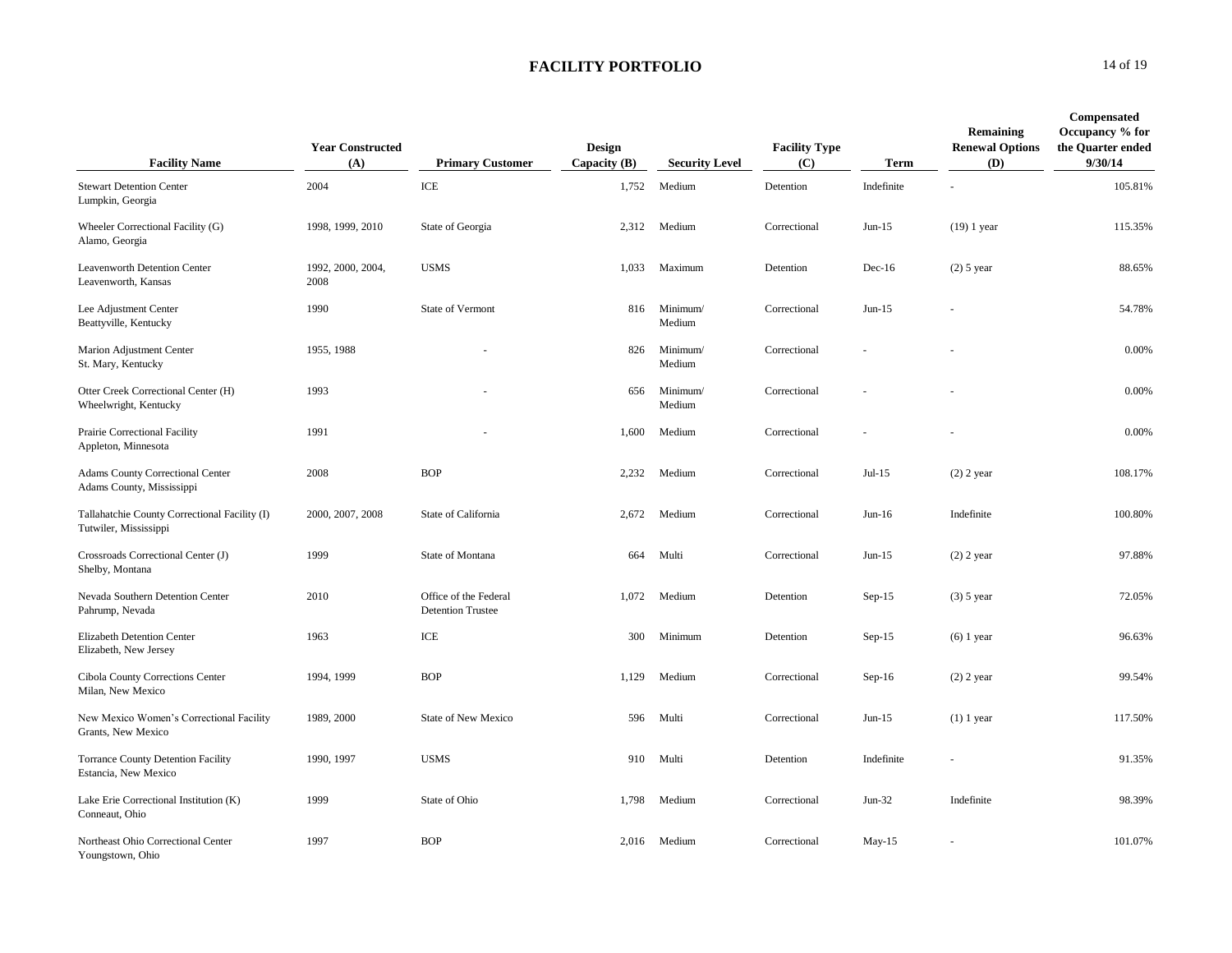## **FACILITY PORTFOLIO** 15 of 19

| <b>Facility Name</b>                                               | <b>Year Constructed</b><br>(A) | <b>Primary Customer</b>              | Design<br>Capacity (B) | <b>Security Level</b> | <b>Facility Type</b><br>(C) | <b>Term</b>              | Remaining<br><b>Renewal Options</b><br>(D) | Compensated<br>Occupancy % for<br>the Quarter ended<br>9/30/14 |
|--------------------------------------------------------------------|--------------------------------|--------------------------------------|------------------------|-----------------------|-----------------------------|--------------------------|--------------------------------------------|----------------------------------------------------------------|
| Queensgate Correctional Facility<br>Cincinnati, Ohio               | 1906                           | $\overline{\phantom{a}}$             | 850                    | Medium                |                             |                          |                                            | 0.00%                                                          |
| Cimarron Correctional Facility (L)<br>Cushing, Oklahoma            | 1997, 2008                     | State of Oklahoma                    | 1,692                  | Medium                | Correctional                | $Jun-15$                 | $(4)$ 1 year                               | 97.39%                                                         |
| Davis Correctional Facility (L)<br>Holdenville, Oklahoma           | 1996, 2008                     | State of Oklahoma                    | 1,670                  | Medium                | Correctional                | $Jun-15$                 | $(4)$ 1 year                               | 99.68%                                                         |
| Diamondback Correctional Facility<br>Watonga, Oklahoma             | 1998, 2000                     |                                      | 2,160                  | Medium                | Correctional                | $\overline{\phantom{0}}$ |                                            | 0.00%                                                          |
| North Fork Correctional Facility<br>Sayre, Oklahoma                | 1998, 2007                     | State of California                  | 2,400                  | Medium                | Correctional                | $Jun-16$                 | Indefinite                                 | 105.64%                                                        |
| West Tennessee Detention Facility<br>Mason, Tennessee              | 1990, 1996                     | <b>USMS</b>                          | 600                    | Multi                 | Detention                   | $Sep-15$                 | $(7)$ 2 year                               | 56.19%                                                         |
| <b>Shelby Training Center</b><br>Memphis, Tennessee                | 1986, 1995                     |                                      | 200                    | Secure                |                             |                          |                                            | 0.00%                                                          |
| Whiteville Correctional Facility (M)<br>Whiteville, Tennessee      | 1998                           | State of Tennessee                   | 1,536                  | Medium                | Correctional                | $Jun-16$                 |                                            | 97.44%                                                         |
| <b>Eden Detention Center</b><br>Eden, Texas                        | 1990                           | <b>BOP</b>                           | 1,422                  | Medium                | Correctional                | Apr- $15$                | $(1)$ 2 year                               | 103.49%                                                        |
| Houston Processing Center<br>Houston, Texas                        | 1984, 2005                     | ICE                                  | 1,000                  | Medium                | Detention                   | $Mar-15$                 | $\overline{\phantom{a}}$                   | 94.34%                                                         |
| Houston Educational Facility (N)<br>Houston, Texas                 | 1998                           |                                      | 650                    | Non-secure            | Community<br>Corrections    |                          |                                            | 0.00%                                                          |
| Laredo Processing Center<br>Laredo, Texas                          | 1985, 1990                     | ICE                                  | 258                    | Minimum/<br>Medium    | Detention                   | $Jun-18$                 |                                            | 117.18%                                                        |
| Webb County Detention Center<br>Laredo, Texas                      | 1998                           | <b>USMS</b>                          | 480                    | Medium                | Detention                   | $Nov-17$                 |                                            | 91.47%                                                         |
| Mineral Wells Pre-Parole Transfer Facility<br>Mineral Wells, Texas | 1995                           |                                      | 2,103                  | Minimum               | Correctional                | $\overline{\phantom{a}}$ |                                            | 0.00%                                                          |
| T. Don Hutto Residential Center<br>Taylor, Texas                   | 1997                           | $\ensuremath{\textup{\textbf{ICE}}}$ | 512                    | Non-secure            | Detention                   | $Jan-15$                 | Indefinite                                 | 99.03%                                                         |
| D.C. Correctional Treatment Facility (O)<br>Washington D.C.        | 1992                           | District of Columbia                 | 1,500                  | Medium                | Detention                   | $Jan-17$                 | $\overline{\phantom{a}}$                   | 42.18%                                                         |
|                                                                    |                                |                                      |                        |                       |                             |                          |                                            |                                                                |

Total design capacity for Owned and Managed Facilities (49 Owned and Managed Facilities) 66,222 81.3%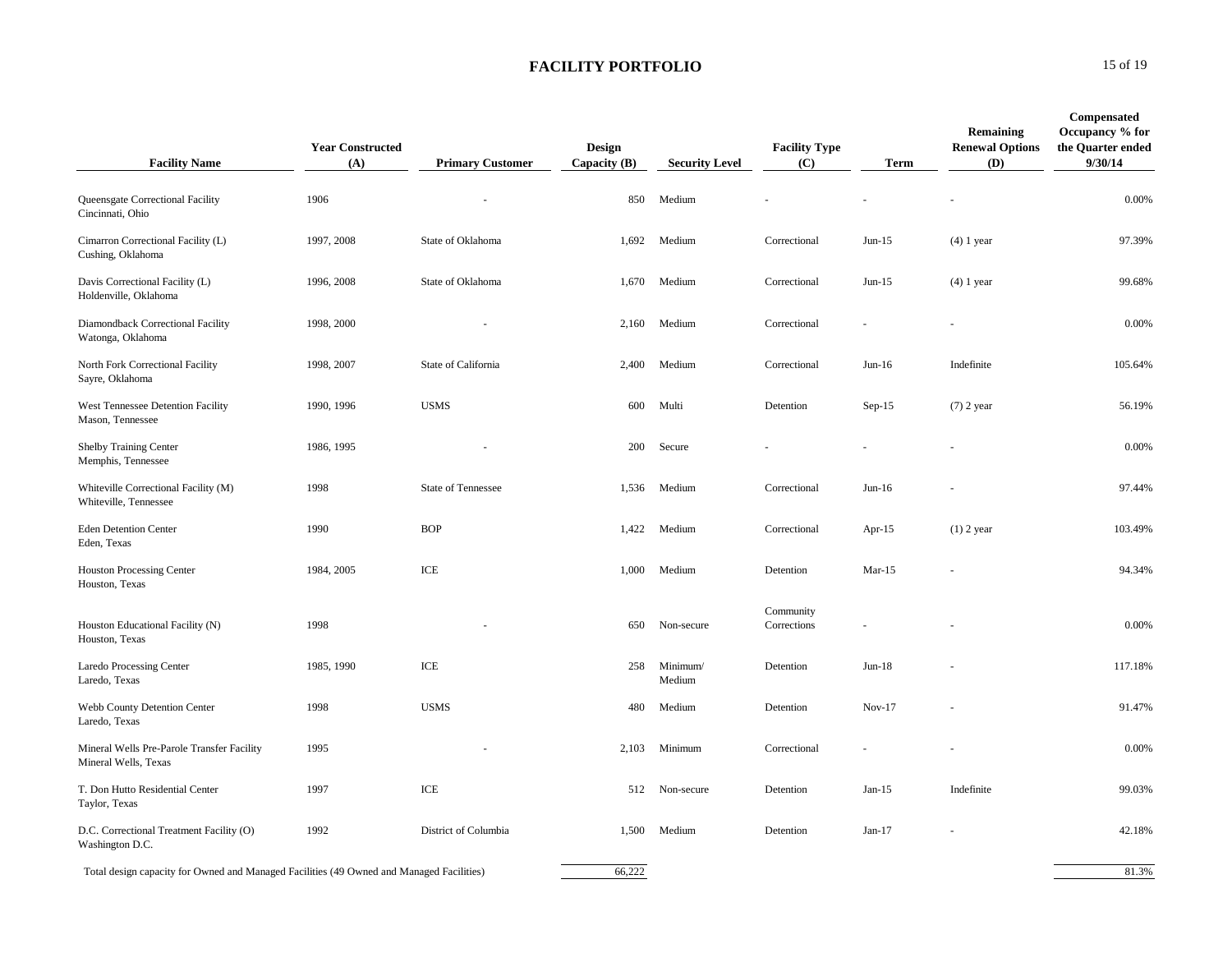## **FACILITY PORTFOLIO** 16 of 19

| <b>Facility Name</b>                                                                                 | <b>Year Constructed</b><br>(A)  | <b>Primary Customer</b> | <b>Design</b><br>Capacity (B) | <b>Security Level</b> | <b>Facility Type</b><br>(C) | <b>Term</b> | Remaining<br><b>Renewal Options</b><br><b>(D)</b> | Compensated<br>Occupancy % for<br>the Quarter ended<br>9/30/14 |
|------------------------------------------------------------------------------------------------------|---------------------------------|-------------------------|-------------------------------|-----------------------|-----------------------------|-------------|---------------------------------------------------|----------------------------------------------------------------|
| <b>Managed Only Facilities:</b>                                                                      |                                 |                         |                               |                       |                             |             |                                                   |                                                                |
| <b>Citrus County Detention Facility</b><br>Lecanto, Florida                                          | 1992, 2007                      | Citrus County, FL       | 760                           | Multi                 | Detention                   | $Sep-15$    | Indefinite                                        | 65.44%                                                         |
| Lake City Correctional Facility<br>Lake City, Florida                                                | 1997, 2005                      | State of Florida        | 893                           | Secure                | Correctional                | $Jun-16$    | Indefinite                                        | 99.40%                                                         |
| Marion County Jail<br>Indianapolis, Indiana                                                          | 1997, 2005                      | Marion County, IN       | 1,030                         | Multi                 | Detention                   | $Dec-17$    | $(1)$ 10 year                                     | 104.09%                                                        |
| Winn Correctional Center<br>Winnfield, Louisiana                                                     | 1990, 1992, 1996                | State of Louisiana      | 1,538                         | Medium/<br>Maximum    | Correctional                | $Jun-20$    | $\overline{\phantom{a}}$                          | 102.18%                                                        |
| Silverdale Facilities<br>Chattanooga, Tennessee                                                      | 1985, 1997, 1998,<br>2005, 2008 | Hamilton County, TN     | 1,046                         | Multi                 | Detention                   | Apr-16      | $\overline{\phantom{a}}$                          | 95.63%                                                         |
| South Central Correctional Center<br>Clifton, Tennessee                                              | 1992, 1994, 1995,<br>2005       | State of Tennessee      | 1,676                         | Medium                | Correctional                | $Jun-16$    | $(1)$ 2 year                                      | 97.72%                                                         |
| Metro-Davidson County Detention Facility<br>Nashville, Tennessee                                     | 1992, 1995, 2011                | Davidson County, TN     | 1,348                         | Multi                 | Detention                   | $Jan-15$    | $\overline{\phantom{a}}$                          | 74.79%                                                         |
| Hardeman County Correctional Facility<br>Whiteville, Tennessee                                       | 1997                            | State of Tennessee      | 2,016                         | Medium                | Correctional                | $May-17$    | $\overline{\phantom{a}}$                          | 97.40%                                                         |
| Bartlett State Jail<br>Bartlett, Texas                                                               | 1995                            | <b>State of Texas</b>   | 1,049                         | Minimum/<br>Medium    | Correctional                | Aug- $15$   | $(1)$ 2 year                                      | 99.12%                                                         |
| Bradshaw State Jail<br>Henderson, Texas                                                              | 1995                            | <b>State of Texas</b>   | 1,980                         | Minimum/<br>Medium    | Correctional                | Aug- $15$   | $(1)$ 2 year                                      | 99.20%                                                         |
| Lindsey State Jail<br>Jacksboro, Texas                                                               | 1995                            | <b>State of Texas</b>   | 1,031                         | Minimum/<br>Medium    | Correctional                | Aug- $15$   | $(1)$ 2 year                                      | 94.67%                                                         |
| Willacy State Jail<br>Raymondville, Texas                                                            | 1995                            | State of Texas          | 1,069                         | Minimum/<br>Medium    | Correctional                | Aug- $15$   | $(1)$ 2 year                                      | 99.96%                                                         |
| Total design capacity for Managed Only Facilities (12 Managed Only Facilities)                       |                                 |                         | 15,436                        |                       |                             |             |                                                   | 95.1%                                                          |
| Total design capacity for All Owned and Managed and Managed Only Facilities as of September 30, 2014 |                                 |                         | 81,658                        |                       |                             |             |                                                   | 83.9%                                                          |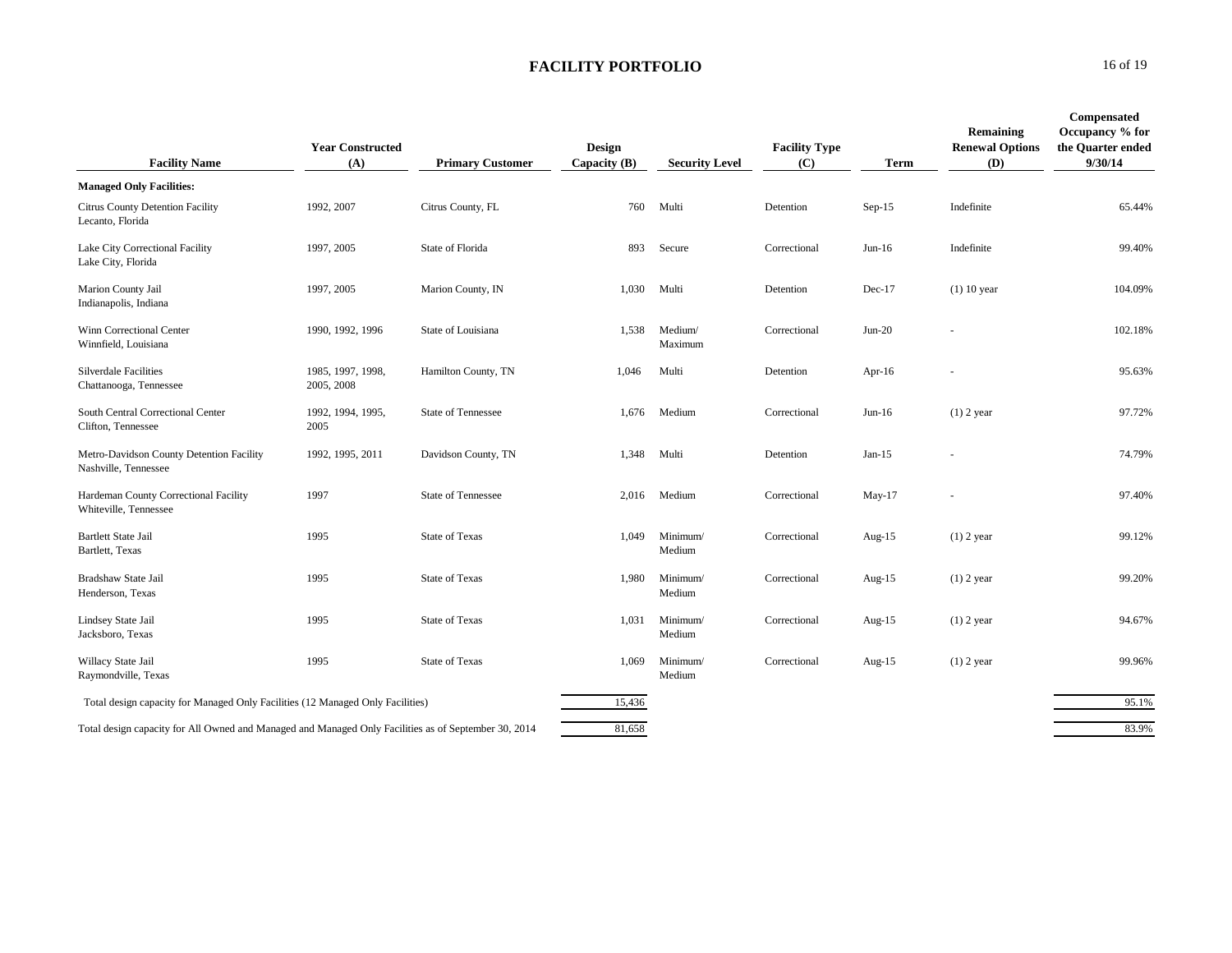### **FACILITY PORTFOLIO** 17 of 19

| <b>Facility Name</b>                                                   | <b>Year Constructed</b><br>(A) | <b>Primary Customer</b> | <b>Design</b><br>Capacity $(B)$ | <b>Security Level</b> | <b>Facility Type</b><br>(C) | <b>Term</b> | <b>Remaining</b><br><b>Renewal Options</b><br><b>(D)</b> | Compensated<br>Occupancy % for<br>the Quarter ended<br>9/30/14 |
|------------------------------------------------------------------------|--------------------------------|-------------------------|---------------------------------|-----------------------|-----------------------------|-------------|----------------------------------------------------------|----------------------------------------------------------------|
| <b>Leased Facilities:</b>                                              |                                |                         |                                 |                       |                             |             |                                                          |                                                                |
| California City Correctional Center (P)<br>California City, California | 1999                           | <b>CDCR</b>             | 2,560                           | Medium                | Owned/Leased                | $Dec-16$    | Indefinite                                               | 100.00%                                                        |
| Leo Chesney Correctional Center<br>Live Oak, California                | 1989                           | GEO Group               | 240                             | Minimum               | Owned/Leased                | $Sep-15$    | $\overline{\phantom{0}}$                                 | 100.00%                                                        |
| Bridgeport Pre-Parole Transfer Facility (Q)<br>Bridgeport, Texas       | 1989                           | <b>MTC</b>              | 200                             | Medium                | Owned/Leased                | Aug- $15$   | $(1)$ 2 year                                             | 100.00%                                                        |
| Total design capacity for Leased Facilities (3 Facilities)             |                                |                         | 3,000                           |                       |                             |             |                                                          | 100.00%                                                        |
| <b>Total Portfolio</b>                                                 |                                |                         | 84,658                          |                       |                             |             |                                                          | 84.5%                                                          |
| <b>Less Idle Facilities:</b>                                           |                                |                         | (9,797)                         |                       |                             |             |                                                          | $0.0\%$                                                        |
| <b>Total Portfolio, Excluding Idle Facilities</b>                      |                                |                         | 74,861                          |                       |                             |             |                                                          | 95.6%                                                          |

#### **Expansion and Development Projects:**

| <b>Facility Name</b>                                                    | <b>Estimated</b><br>Completion | <b>Potential Customer(s)</b> | <b>Design</b><br>Capacity $(B)$ | <b>Project</b><br><b>Description</b> | <b>Estimated Total</b><br>Investment<br>(in millions) | <b>Spent to Date</b><br>(in millions) |
|-------------------------------------------------------------------------|--------------------------------|------------------------------|---------------------------------|--------------------------------------|-------------------------------------------------------|---------------------------------------|
| <b>Otay Mesa Detention Center</b><br>San Diego, California              | Third quarter 2015             | ICE                          | 1,492                           | New owned facility                   | $$156.0 - $160.0$                                     | \$102.9                               |
| <b>Trousdale Turner Correctional Center</b><br>Hartsville, Tennessee    | Fourth quarter 2015            | <b>State of Tennessee</b>    | 2,552                           | New owned facility                   | $$140.0 - $145.0$                                     | \$38.0                                |
| South Texas Family Residential Center (R)<br>Dilley, Texas              | Fourth quarter 2014            | ICE                          | 2,400                           | New leased/<br>controlled facility   | \$18.4                                                |                                       |
| <b>Projected Design Capacity for Expansion and Development Projects</b> |                                |                              | 6,444                           |                                      |                                                       |                                       |

(A) The year constructed represents the initial completion of the facility's construction, as well as significant additions to the facility that occurred at a later date.

(B) Design capacity measures the number of beds, and accordingly, the number of inmates each facility is designed to accommodate. Facilities housing detainees on a short term basis may exceed the original intended design capacity for sentenced inmates due to the lower level of services required by detainees in custody for a brief period. From time to time, we may evaluate the design capacity of our facilities based on the customers using the facilities, and the ability to reconfigure space with minimal capital outlays. We believe design capacity is an appropriate measure for evaluating prison operations, because the revenue generated by each facility is based on a per diem or monthly rate per inmate housed at the facility paid by the corresponding contracting governmental entity.

(C) We manage numerous facilities that have more than a single function (i.e., housing both long-term sentenced adult prisoners and pre-trial detainees). The primary functional categories into which facility types are identified was determined by the relative size of prisoner populations in a particular facility on September 30, 2014. If, for example, a 1,000-bed facility housed 900 adult prisoners with sentences in excess of one year and 100 pre-trial detainees, the primary functional category to which it would be assigned would be that of correction facilities and not detention facilities. It should be understood that the primary functional category to which multi-user facilities are assigned may change from time to time.

(D) Remaining renewal options represents the number of renewal options, if applicable, and the remaining term of each option renewal.

(E) Pursuant to the terms of a contract awarded by the state of Arizona in September 2012, the state of Arizona has an option to purchase the Red Rock facility at any time during the term of the contract, including extension options, based on an amortization schedule starting with the fair market value and decreasing evenly to zero over the twenty year term.

(F) The facility is subject to a ground lease with the County of San Diego. Upon expiration of the lease in December 2015, ownership of the facility automatically reverts to the County of San Diego.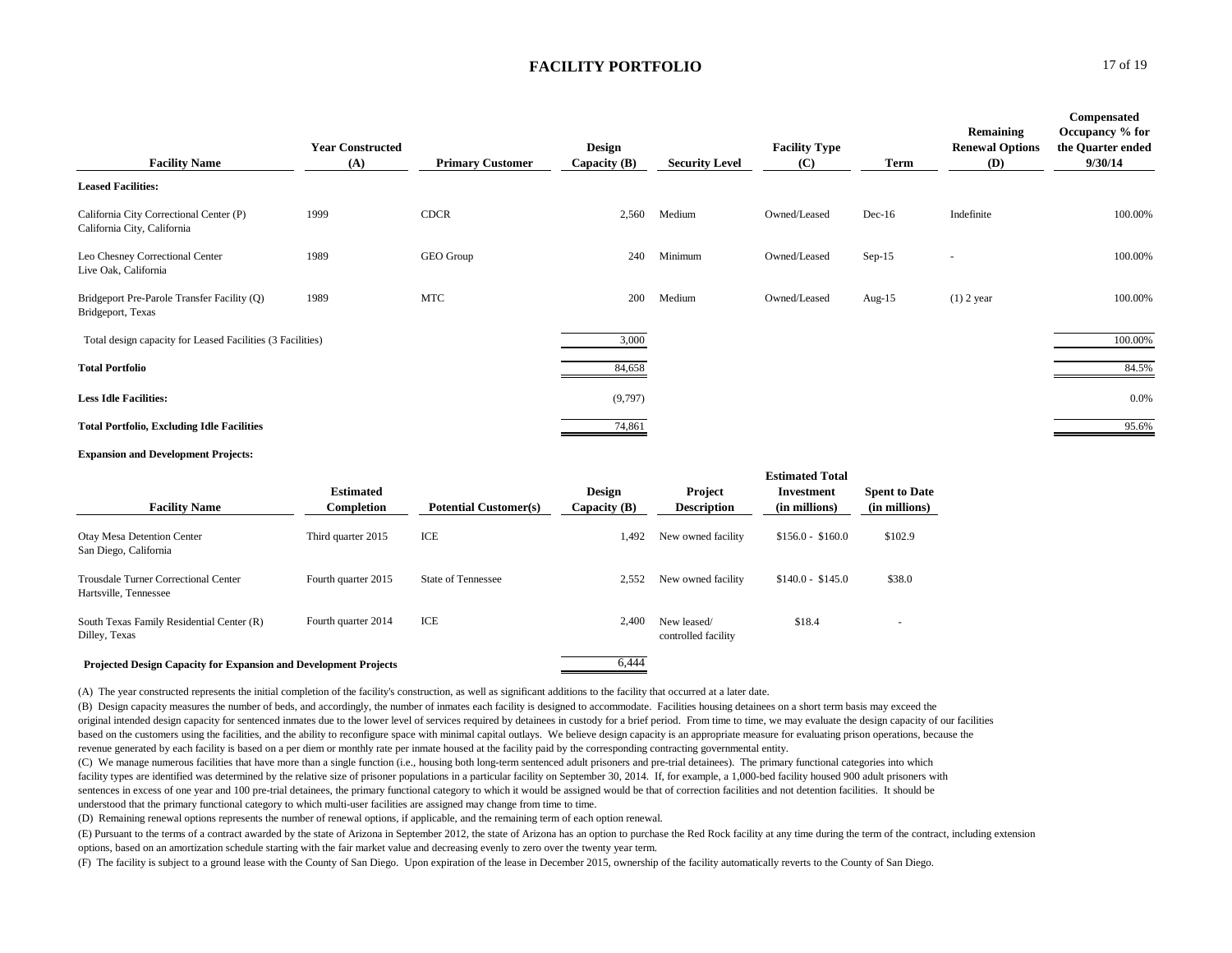### **FACILITY PORTFOLIO** 18 of 19

|                      |                         |                         |                |                       |                      |             |                        | Compensated       |
|----------------------|-------------------------|-------------------------|----------------|-----------------------|----------------------|-------------|------------------------|-------------------|
|                      |                         |                         |                |                       |                      |             | Remaining              | Occupancy % for   |
|                      | <b>Year Constructed</b> |                         | Design         |                       | <b>Facility Type</b> |             | <b>Renewal Options</b> | the Quarter ended |
| <b>Facility Name</b> |                         | <b>Primary Customer</b> | Capacity $(B)$ | <b>Security Level</b> | (C                   | <b>Term</b> | (D)                    | 9/30/14           |

(G) The facility is subject to a purchase option held by the Georgia Department of Corrections, or GDOC, which grants the GDOC the right to purchase the facility for the lesser of the facility's depreciated book value, as defined, or fair market value at any time during the term of the contract between us and the GDOC.

(H) In late January 2012, the governor of Kentucky submitted his proposed budget which included the transfer of the inmates held at our Otter Creek Correctional Center to a facility owned by the Commonwealth of Kentucky by the end of July 2012. The facility is subject to a deed of conveyance with the city of Wheelwright, KY which includes provisions that would allow assumption of ownership by the city of Wheelwright under the following occurrences: (1) we cease to operate the facility for more than two years, (2) our failure to maintain at least one employee for a period of sixty consecutive days, or (3) a conversion to a maximum security facility based classification by the Kentucky Corrections Cabinet. In December 2013, we entered into an agreement with the city of Wheelwright that extends the reversion by up to two years in exchange for \$20,000 per month or until we resume operations, as defined in the agreement.

(I) The facility is subject to a purchase option held by the Tallahatchie County Correctional Authority which grants Tallahatchie County Correctional Authority the right to purchase the facility at any time during the contract at a price generally equal to the cost of the premises less an allowance for amortization originally over a 20 year period. The amortization period was extended through 2050 in connection with an expansion completed during the fourth quarter of 2007.

(J) The State of Montana has an option to purchase the facility generally at any time during the term of the contract with us at fair market value less the sum of a pre-determined portion of per-diem payments made to us by the state of Montana.

(K) The state of Ohio has the irrevocable right to repurchase the facility before we may resell the facility to a third party, or if we become insolvent or are unable to meet our obligations under the management contract w the state of Ohio, at a price generally equal to the fair market value, as defined in the Real Estate Purchase Agreement.

(L) The facility is subject to a purchase option held by the Oklahoma Department of Corrections, or ODC, which grants the ODC the right to purchase the facility at its fair market value at any time.

(M) The state of Tennessee has the option to purchase the facility in the event of our bankruptcy, or upon an operational or financial breach, as defined, at a price equal to the book value, as defined.

(N) In the third quarter of 2014, we entered into a purchase and sale agreement with a third party to purchase this currently idle facility. We expect to close on the sale during the fourth quarter of 2014.

(O) The District of Columbia has the right to purchase the facility at any time during the term of the contract at a price generally equal to the present value of the remaining lease payments for

the premises. Upon expiration of the lease in 2017, ownership of the facility automatically reverts to the District of Columbia.

(P) Effective December 1, 2013, we entered into a lease for our California City Correctional Center with the state of California Department of Corrections and Rehabilitation, or CDCR. The lease agreement includes a threeyear base term with unlimited two-year renewal options upon mutual agreement.

(Q) During September 2013, we entered into a lease agreement with Management and Training Corporation to assume the operation of this facility.

(R) In September 2014, we began leasing this facility and the 50-acre site upon which it is being constructed from a third-party lessor. We expect ICE to begin housing the first residents at the facility in early December 2014, and the site is expected to be ready for full capacity during the second quarter of 2015. We expect to incur \$18.4 million in certain leasehold improvements and furniture, fixtures and equipment, which amount is in addition to the lease payments under the lease agreement. We expect to complete these additions by the end of the second quarter of 2015 when the South Texas facility is expected to be ready for full occupancy.